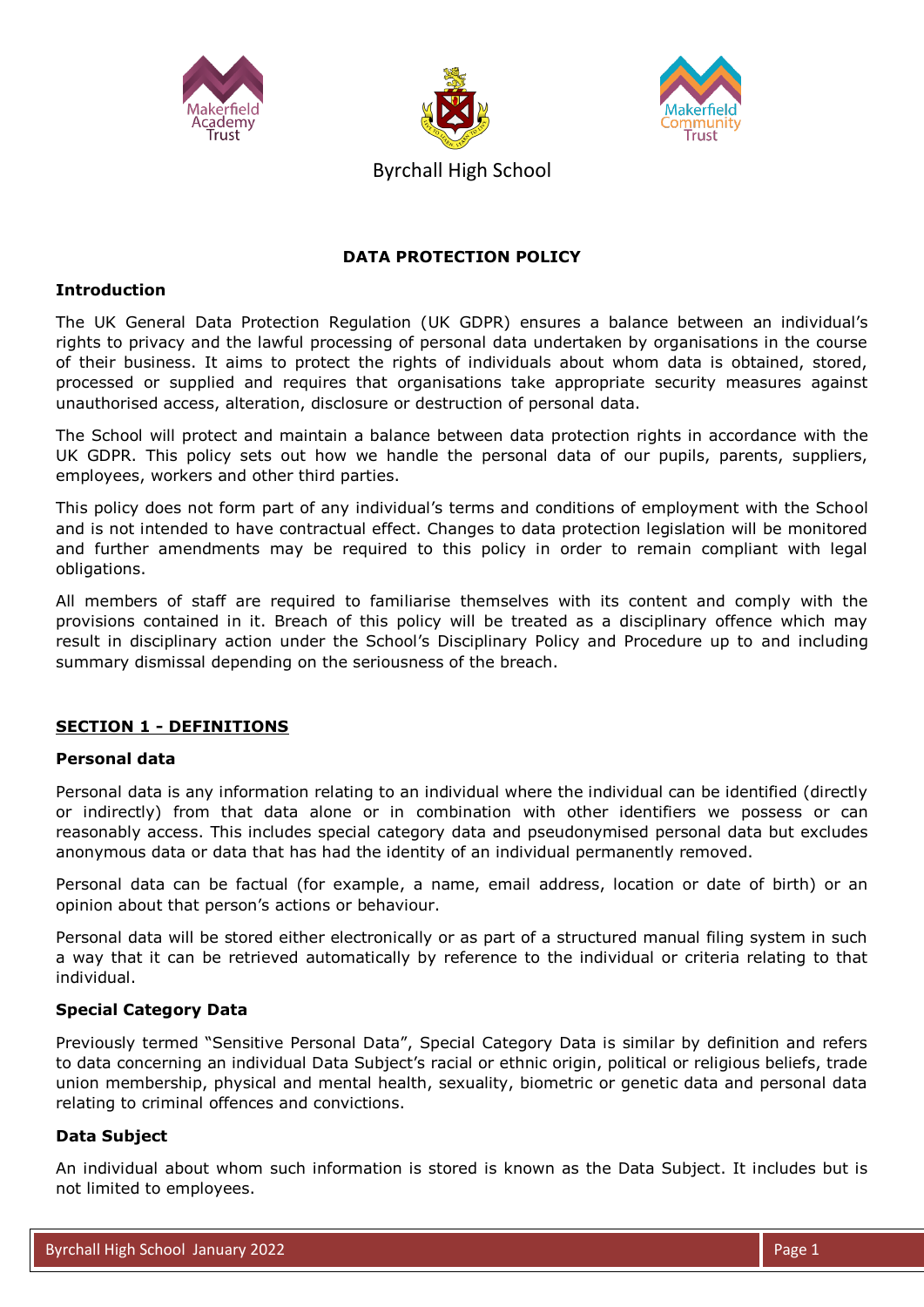### **Data Controller**

The organisation storing and controlling such information (Makerfield Academy Trust/Byrchall High School is referred to as the Data Controller.

### **Processing**

Processing data involves any activity that involves the use of personal data. This includes but is not limited to: obtaining, recording or holding data or carrying out any operation or set of operations on that data such as organisation, amending, retrieving using, disclosing, erasing or destroying it. Processing also includes transmitting or transferring personal data to third parties.

### **Automated Processing**

Any form of automated processing of personal data consisting of the use of personal data to evaluate certain personal aspects relating to an individual, in particular to analyse or predict aspects concerning that individual's performance at work, economic situation, health, personal preferences, interests, reliability, behaviour, location or movements.

An example of automated processing includes profiling and automated decision making. Automatic decision making is when a decision is made which is based solely on automated processing which produces legal effects or significantly affects an individual. Automated decision making is prohibited except in exceptional circumstances.

### **Data Protection Impact Assessment (DPIA)**

DPIAs are a tool used to identify risks in data processing activities with a view to reducing them.

### **Criminal Records Information**

This refers to personal information relating to criminal convictions and offences, allegations, proceedings, and related security measures.

# **SECTION 2 - WHEN CAN THE SCHOOL PROCESS PERSONAL DATA**

### **Data Protection Principles**

The School are responsible for and adhere to the principles relating to the processing of personal data as set out in the UK GDPR.

The principles the School must adhere to are:

### **Principle 1: Personal data must be processed lawfully, fairly and in a transparent manner**

The School only collect, process and share personal data fairly and lawfully and for specified purposes. The School must have a specified purpose for processing personal data and special category of data as set out in the UK GDPR.

Before the processing starts for the first time we will review the purposes of the particular processing activity and select the most appropriate lawful basis for that processing. We will then regularly review those purposes whilst processing continues in order to satisfy ourselves that the processing is necessary for the purpose of the relevant lawful basis (i.e. that there is no other reasonable way to achieve that purpose).

### Personal Data

The School may only process a data subject's personal data if one of the following fair processing conditions is met: -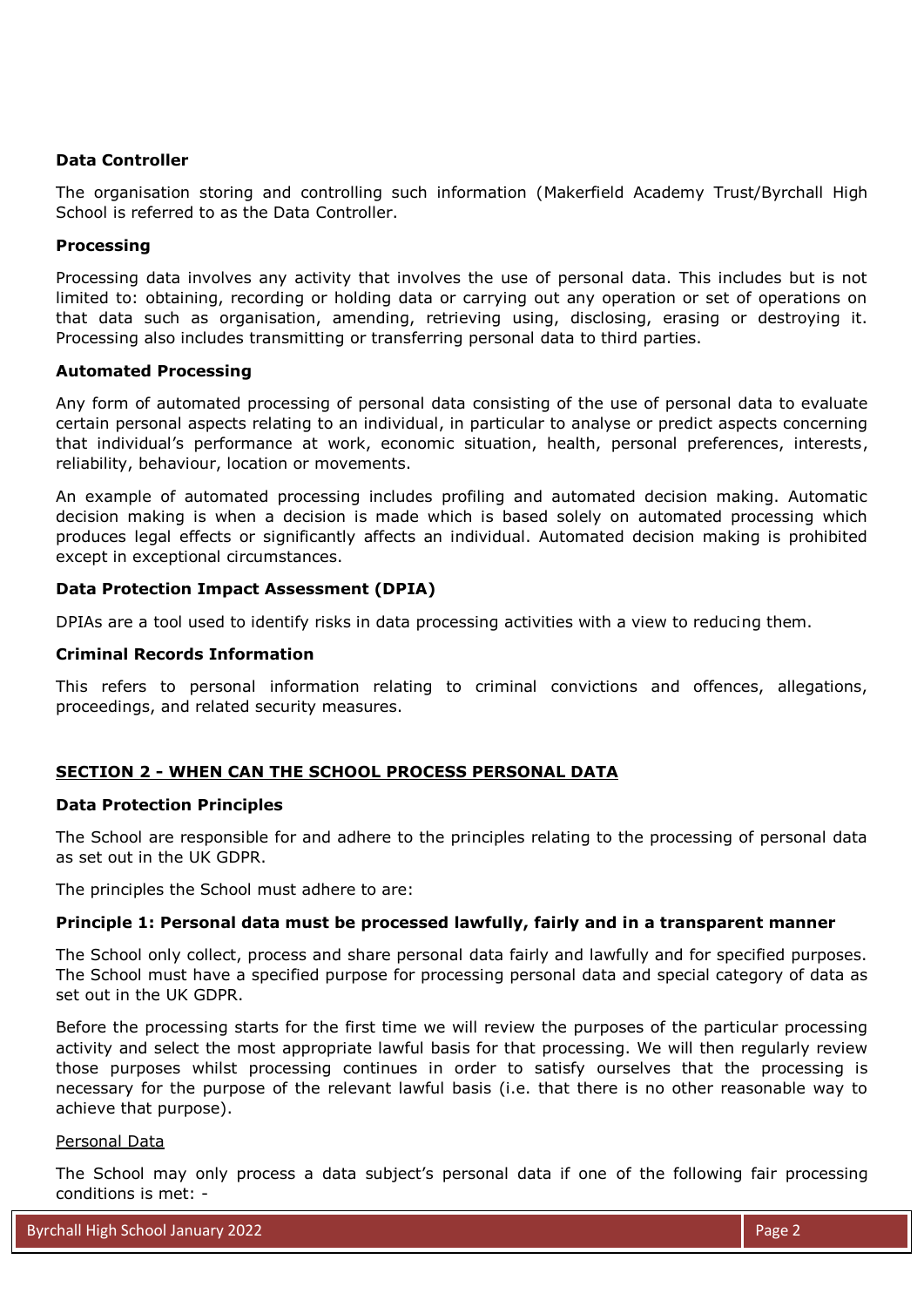- The data subject has given their consent;
- The processing is necessary for the performance of a contract with the data subject or for taking steps at their request to enter into a contract;
- To protect the data subject's vital interests;
- To meet our legal compliance obligations (other than a contractual obligation);
- To perform a task in the public interest or in order to carry out official functions as authorised by law;
- For the purposes of the School's legitimate interests where authorised in accordance with data protection legislation. This is provided that it would not prejudice the rights and freedoms or legitimate interests of the data subject.

### Special Category Data

The School may only process special category data if they are entitled to process personal data (using one of the fair processing conditions above) AND one of the following conditions are met: -

- The data subject has given their explicit consent;
- The processing is necessary for the purposes of exercising or performing any right or obligation which is conferred or imposed on the School in the field of employment law, social security law or social protection law. This may include, but is not limited to, dealing with sickness absence, dealing with disability and making adjustments for the same, arranging private health care insurance and providing contractual sick pay;
- To protect the data subject's vital interests;
- To meet our legal compliance obligations (other than a contractual obligation);
- Where the data has been made public by the data subject;
- To perform a task in the substantial public interest or in order to carry out official functions as authorised by law;
- Where it is necessary for the purposes of preventive or occupational medicine, for the assessment of the working capacity of the employee, medical diagnosis, the provision of health or social care or treatment or the management of health or social care systems and services;
- Where it is necessary for reasons of public interest in the area of public health;
- The processing in necessary for archiving, statistical or research purposes.

The School identifies and documents the legal grounds being relied upon for each processing activity.

#### **Consent**

Where the School relies on consent as a fair condition for processing (as set out above), it will adhere to the requirements set out in the UK GDPR.

Consent must be freely given, specific, informed and be an unambiguous indication of the data subject's wishes by which they signify agreement to the processing of personal data relating to them. Explicit consent requires a very clear and specific statement to be relied upon (i.e. more than just mere action is required).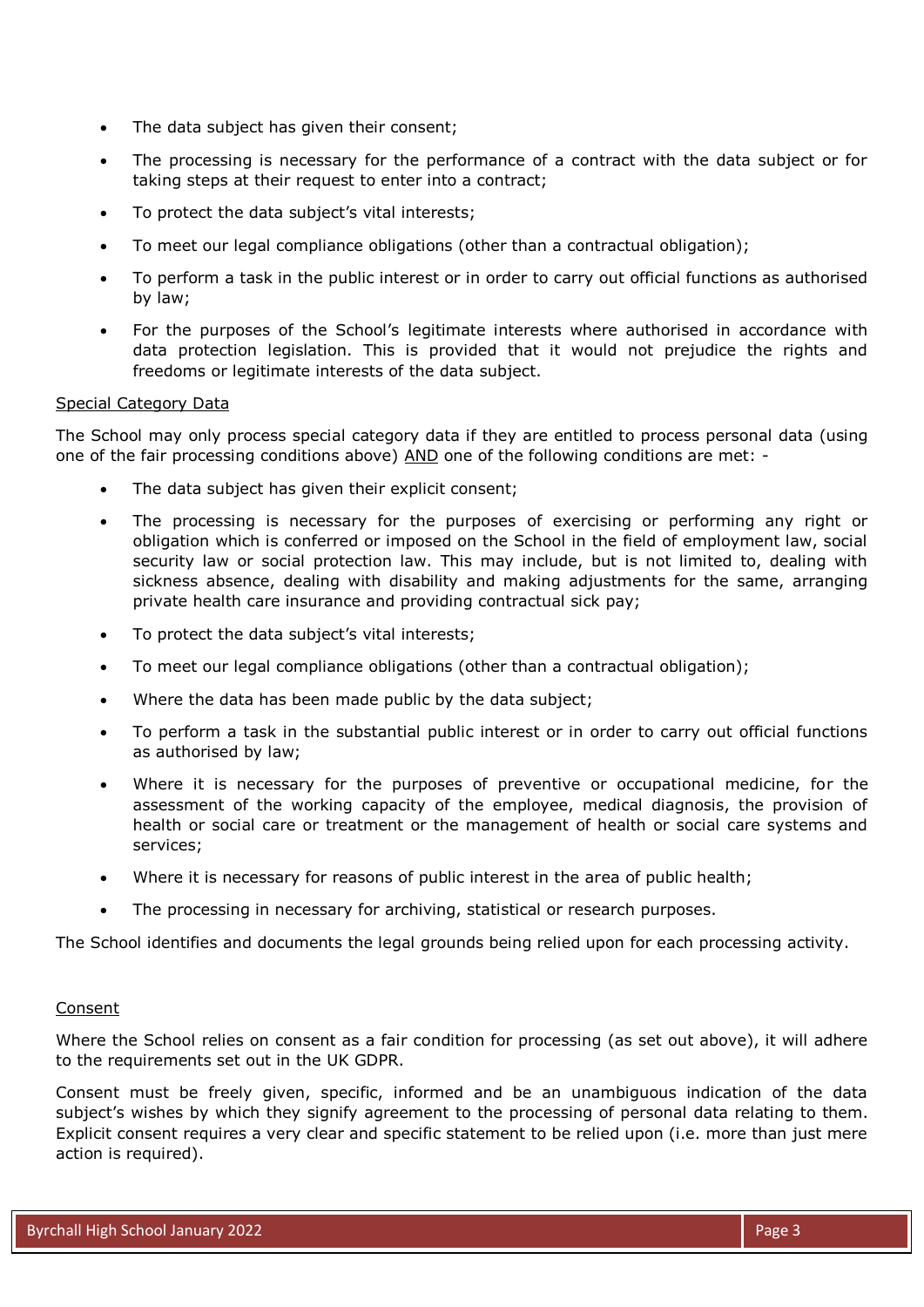A data subject will have consented to processing of their personal data if they indicate agreement clearly either by a statement or positive action to the processing. Consent requires affirmative action so silence, pre-ticked boxes or inactivity will not amount to valid consent.

Data subjects must be easily able to withdraw consent to processing at any time and withdrawal must be promptly honoured.

If explicit consent is required, the School will normally seek another legal basis to process that data. However if explicit consent is required the data subject will be provided with full information in order to provide explicit consent.

The School will keep records of consents obtained in order to demonstrate compliance with consent requirements under the UK GDPR.

# **Principle 2: Personal data must be collected only for specified, explicit and legitimate purposes**

Personal data will not be processed in any matter that is incompatible with the legitimate purposes.

The School will not use personal data for new, different or incompatible purposes from that disclosed when it was first obtained unless we have informed the data subject of the new purpose (and they have consented where necessary).

# **Principle 3: Personal data must be adequate, relevant and limited to what is necessary in relation to the purposes for which it is processed**

The School will only process personal data when our obligations and duties require us to. We will not collect excessive data and ensure any personal data collected is adequate and relevant for the intended purposes.

When personal data is no longer needed for specified purposes, the School shall delete or anonymise the data. Please refer to the School's Data Retention Policy for further guidance.

# **Principle 4: Personal data must be accurate and, where necessary, kept up to date**

The School will endeavour to correct or delete any inaccurate data being processed by checking the accuracy of the personal data at the point of collection and at regular intervals afterwards. We will take all reasonable steps to destroy or amend inaccurate or out of date personal data.

Data subjects also have an obligation to ensure that their data is accurate, complete, up to date and relevant. Data subjects have the right to request rectification to incomplete or inaccurate data held by the School.

### **Principle 5: Personal data must not be kept in a form which permits identification of data subjects for longer than is necessary for the purposes for which the data is processed**

Legitimate purposes for which the data is being processed may include satisfying legal, accounting or reporting requirements. The School will ensure that they adhere to legal timeframes for retaining data.

We will take reasonable steps to destroy or erase from our systems all personal data that we no longer require. We will also ensure that data subjects are informed of the period for which data is stored and how that period is determined in our privacy notices.

Please refer to the School's Retention Policy for further details about how the School retains and removes data.

**Principle 6: Personal data must be processed in a manner that ensures its security using appropriate technical and organisational measures to protect against unauthorised or unlawful processing and against accidental loss, destruction or damage**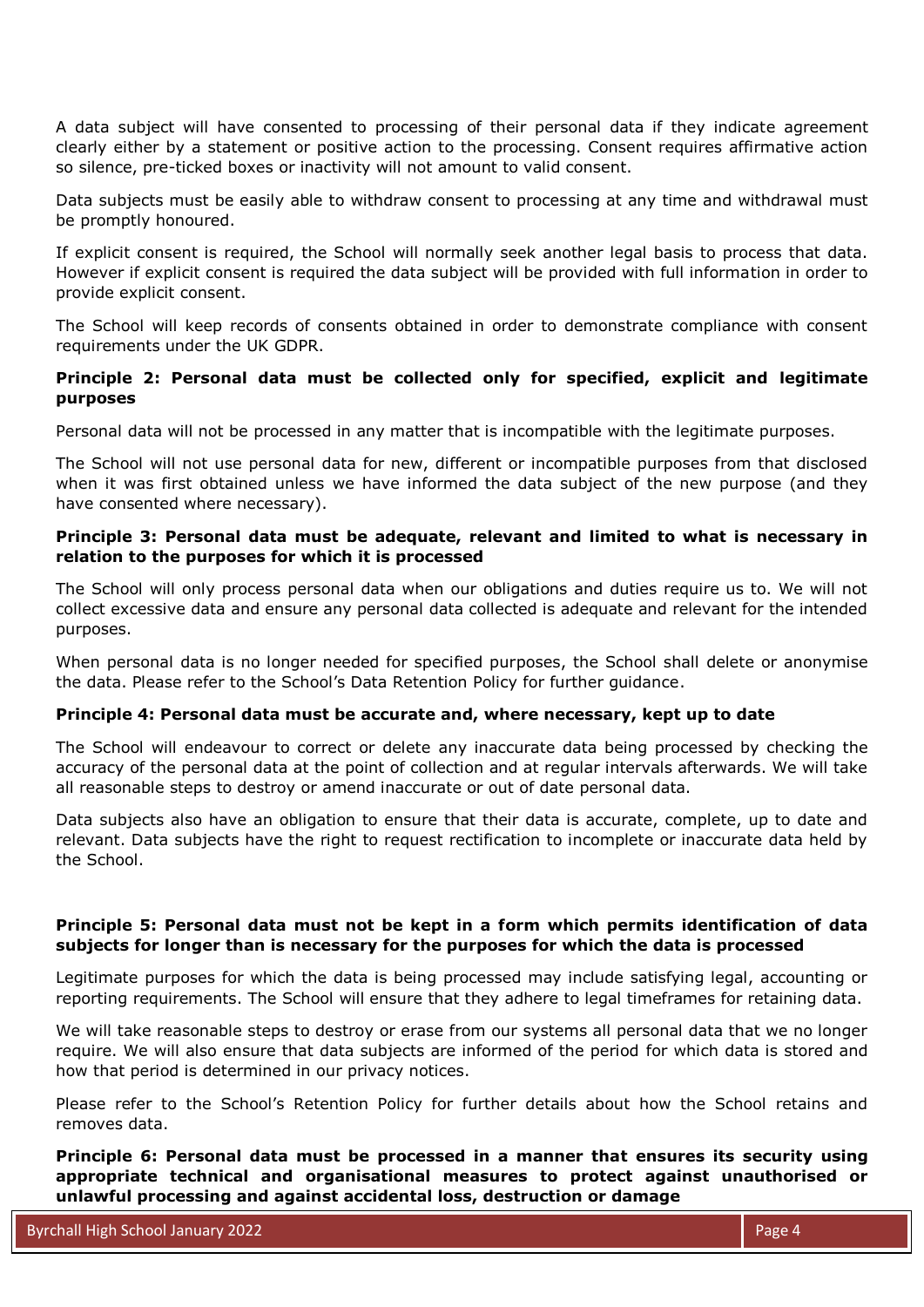In order to assure the protection of all data being processed, the School will develop, implement and maintain reasonable safeguard and security measures. This includes using measures such as: -

- Encryption;
- Pseudonymisation (this is where the School replaces information that directly or indirectly identifies an individual with one or more artificial identifiers or pseudonyms so that the person to whom the data relates cannot be identified without the use of additional information which is meant to be kept separately and secure);
- Ensuring authorised access (i.e. that only people who have a need to know the personal data are authorised to access it);
- Adhering to confidentiality principles;
- Ensuring personal data is accurate and suitable for the process for which it is processed.

The School follow procedures and technologies to ensure security and will regularly evaluate and test the effectiveness of those safeguards to ensure security in processing personal data.

The School will only transfer personal data to third party service providers who agree to comply with the required policies and procedures and agree to put adequate measures in place.

Full details on the School's security measures are set out in the School's Security Policy.

### **Sharing Personal Data**

The School will generally not share personal data with third parties unless certain safeguards and contractual arrangements have been put in place. These include if the third party: -

- Has a need to know the information for the purposes of providing the contracted services;
- Sharing the personal data complies with the privacy notice that has been provided to the data subject and, if required, the data subject's consent has been obtained;
- The third party has agreed to comply with the required data security standards, policies and procedures and put adequate security measures in place;
- The transfer complies with any applicable cross border transfer restrictions; and
- A fully executed written contract that contains UK GDPR approved third party clauses has been obtained.

There may be circumstances where the School is required either by law or in the best interests of our pupils, parents or staff to pass information onto external authorities, for example, the local authority, Ofsted or the department of health. These authorities are up to date with data protection law and have their own policies relating to the protection of any data that they receive or collect.

The intention to share data relating to individuals to an organisation outside of our School shall be clearly defined within written notifications and details and basis for sharing that data given.

### **Transfer of Data Outside the European Economic Area (EEA)**

The UK GDPR restricts data transfers to countries outside the EEA in order to ensure that the level of data protection afforded to individuals by the UK GDPR is not undermined.

The School will not transfer data to another country outside of the EEA without appropriate safeguards being in place and in compliance with the UK GDPR. All staff must comply with the School's guidelines on transferring data outside of the EEA. For the avoidance of doubt, a transfer of data to another country can occur when you transmit, send, view or access that data in that particular country.

#### **Transfer of Data Outside the UK**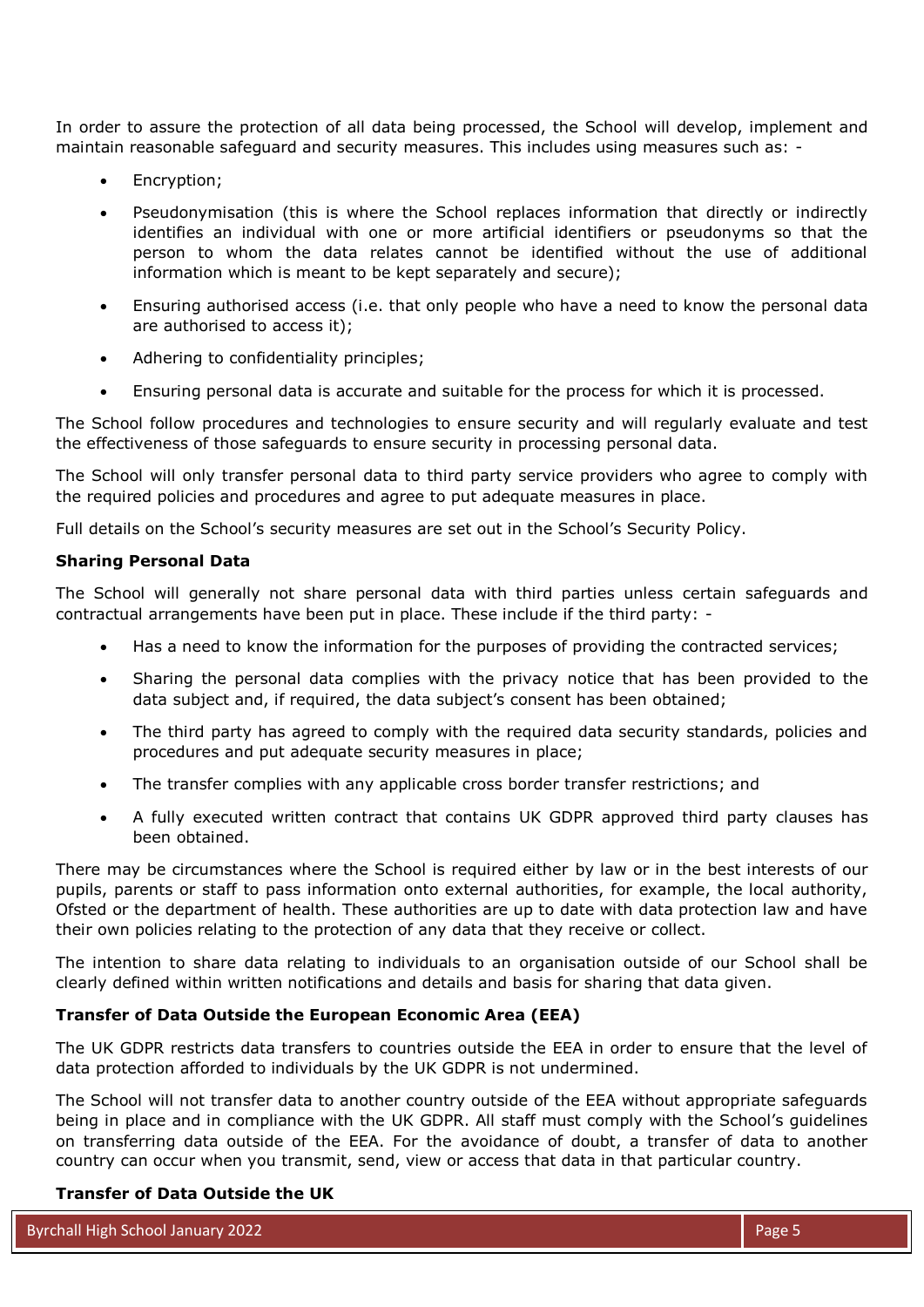The School may transfer personal information outside the UK and/or to international organisations on the basis that the country, territory or organisation is designated as having an adequate level of protection. Alternatively, the organisation receiving the information has provided adequate safeguards by way of binding corporate rules, Standard Contractual Clauses or compliance with an approved code of conduct.

### **SECTION 3 - DATA SUBJECT'S RIGHTS AND REQUESTS**

Personal data must be made available to data subjects as set out within this policy and data subjects must be allowed to exercise certain rights in relation to their personal data.

The rights data subjects have in relation to how the School handle their personal data are set out below: -

- (a) (Where consent is relied upon as a condition of processing) To withdraw consent to processing at any time;
- (b) Receive certain information about the School's processing activities;
- (c) Request access to their personal data that we hold;
- (d) Prevent our use of their personal data for marketing purposes;
- (e) Ask us to erase personal data if it is no longer necessary in relation to the purposes for which it was collected or processed or to rectify inaccurate data or to complete incomplete data;
- (f) Restrict processing in specific circumstances;
- (g) Challenge processing which has been justified on the basis of our legitimate interests or in the public interest;
- (h) Request a copy of an agreement under which personal data is transferred outside of the EEA;
- (i) Object to decisions based solely on automated processing;
- (j) Prevent processing that is likely to cause damage or distress to the data subject or anyone else;
- (k) Be notified of a personal data breach which is likely to result in high risk to their rights and freedoms;
- (l) Make a complaint to the supervisory authority; and
- (m) In limited circumstances, receive or ask for their personal data to be transferred to a third party in a structured, commonly used and machine readable format.

If any request is made to exercise the rights above, it is a requirement for the relevant staff member within the School to verify the identity of the individual making the request.

### **Subject Access Requests**

A Data Subject has the right to be informed by the School of the following: -

- (a) Confirmation that their data is being processed;
- (b) Access to their personal data;
- (c) A description of the information that is being processed;
- (d) The purpose for which the information is being processed;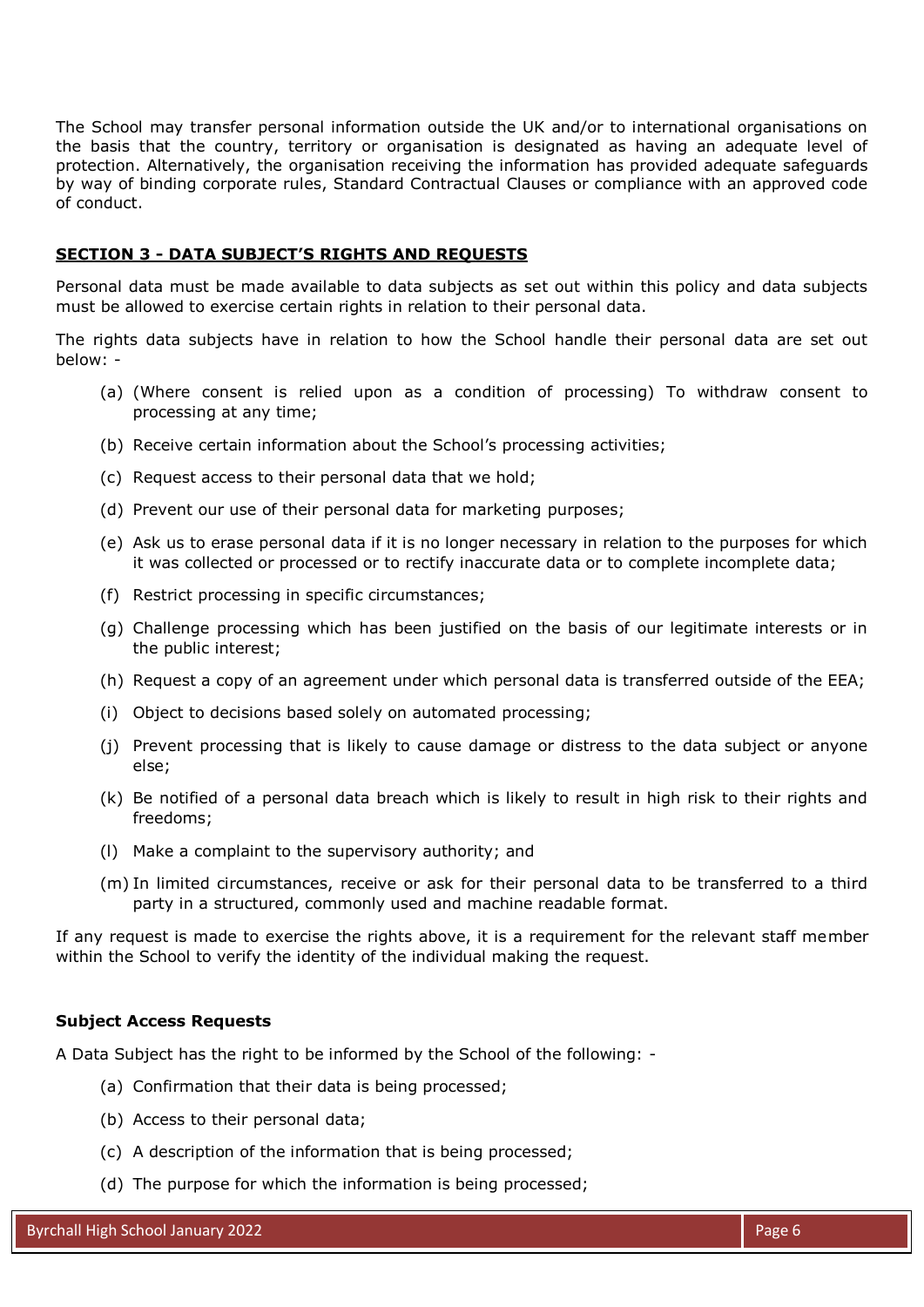- (e) The recipients/class of recipients to whom that information is or may be disclosed;
- (f) Details of the School's sources of information obtained;
- (g) In relation to any Personal Data processed for the purposes of evaluating matters in relation to the Data Subject that has constituted or is likely to constitute the sole basis for any decision significantly affecting him or her, to be informed of the logic of the Data Controller's decision making. Such data may include, but is not limited to, performance at work, creditworthiness, reliability and conduct.
- (h) Other supplementary information

Any Data Subject who wishes to obtain the above information must notify the School in writing of his or her request. This is known as a Data Subject Access Request.

The request should in the first instance be sent to the GDPR Manager.

### **Direct Marketing**

The School are subject to certain rules and privacy laws when marketing. For example a data subject's prior consent will be required for electronic direct marketing (for example, by email, text or automated calls).

The School will explicitly offer individuals the opportunity to object to direct marketing and will do so in an intelligible format which is clear for the individual to understand. The School will promptly respond to any individual objection to direct marketing.

### **Employee Obligations**

Employees may have access to the personal data of other members of staff, suppliers, parents or pupils of the School in the course of their employment or engagement. If so, the School expects those employees to help meet the School's data protection obligations to those individuals. Specifically, you must: -

- Only access the personal data that you have authority to access, and only for authorised purposes;
- Only allow others to access personal data if they have appropriate authorisation;
- Keep personal data secure (for example by complying with rules on access to school premises, computer access, password protection and secure file storage and destruction Please refer to the School's Security Policy for further details about our security processes;
- Not to remove personal data or devices containing personal data from the School premises unless appropriate security measures are in place (such as Pseudonymisation, encryption, password protection) to secure the information;
- Not to store personal information on local drives.

# **SECTION 4 - ACCOUNTABILITY**

The School will ensure compliance with data protection principles by implementing appropriate technical and organisational measures. We are responsible for and demonstrate accountability with the UK GDPR principles.

The School have taken the following steps to ensure and document UK GDPR compliance:

### **Data Protection Officer (DPO)**

Please find below details of the School's Data Protection Officer: -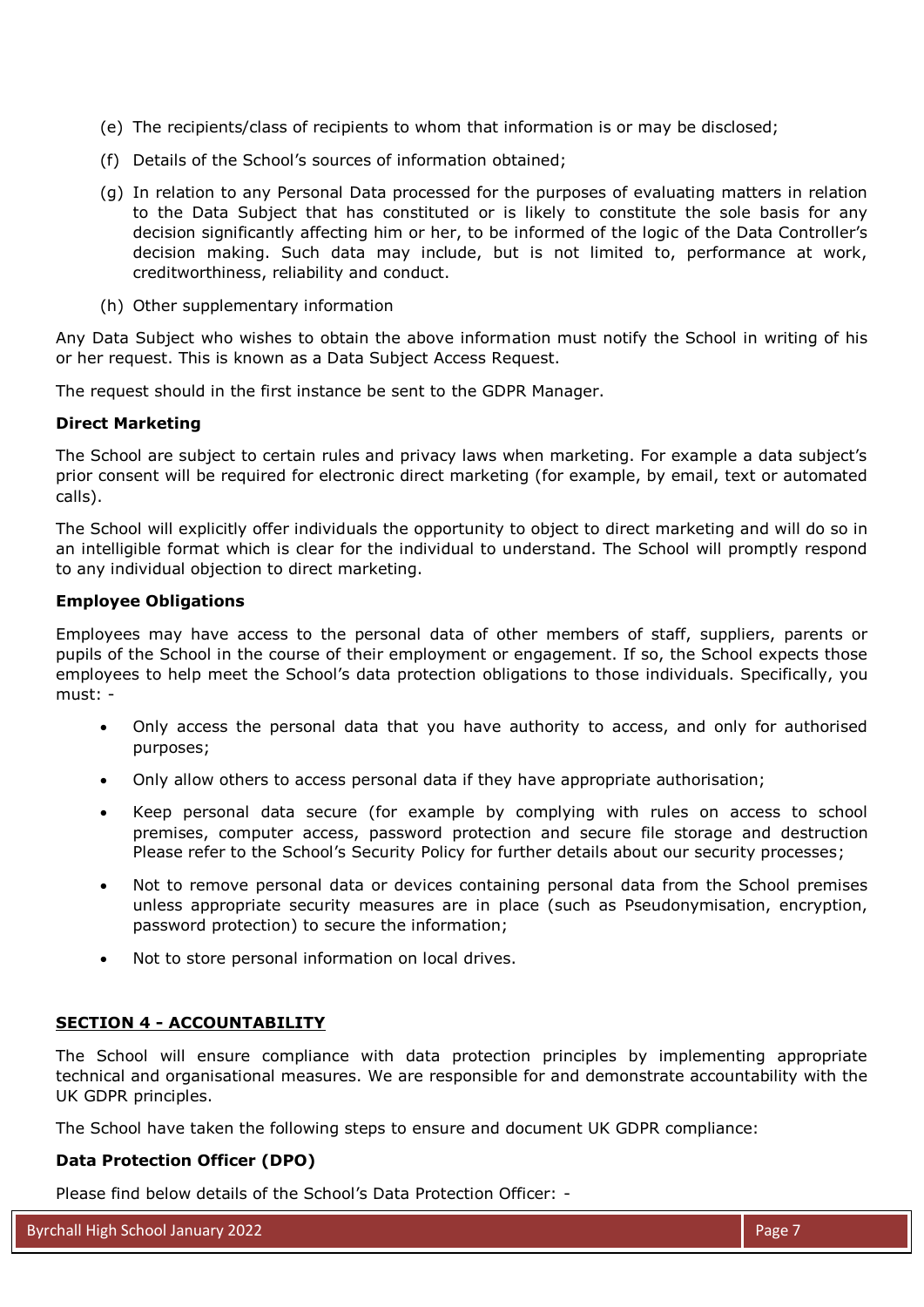Data Protection Officer: Judicium Consulting Limited Address: 72 Cannon Street, London, EC4N 6AE Email: [dataservices@judicium.com](mailto:dataservices@judicium.com) Web: www.judiciumeducation.co.uk Telephone: 0203 326 9174 Lead Contact: Craig Stilwell

The DPO is responsible for overseeing this data protection policy and developing data-related policies and guidelines.

Please contact the DPO with any questions about the operation of this Data Protection Policy or the GDPR Manager or if you have any concerns that this policy is not being or has not been followed. In particular, you must always contact the DPO in the following circumstances: -

- (a) If you are unsure of the lawful basis being relied on by the School to process personal data;
- (b) If you need to rely on consent as a fair reason for processing (please see below the section on consent for further detail);
- (c) If you need to draft privacy notices or fair processing notices;
- (d) If you are unsure about the retention periods for the personal data being processed but would refer you to the School's Data Retention Policy in the first instance;
- (e) If you are unsure about what security measures need to be put in place to protect personal data;
- (f) If there has been a personal data breach and would refer you to the procedure set out in the School's breach notification policy;
- (g) If you are unsure on what basis to transfer personal data outside the EEA;
- (h) If you need any assistance dealing with any rights invoked by a data subject;
- (i) Whenever you are engaging in a significant new (or a change in) processing activity which is likely to require a data protection impact assessment or if you plan to use personal data for purposes other than what it was collected for;
- (j) If you plan to undertake any activities involving automated processing or automated decision making;
- (k) If you need help complying with applicable law when carrying out direct marketing activities;
- (l) If you need help with any contracts or other areas in relation to sharing personal data with third parties.

#### **Personal Data Breaches**

The UK GDPR requires the School to notify any applicable personal data breach to the Information Commissioner's Office (ICO).

We have put in place procedures to deal with any suspected personal data breach and will notify data subjects or any applicable regulator where we are legally required to do so.

If you know or suspect that a personal data breach has occurred, do not attempt to investigate the matter yourself. Immediately contact the person designated as the key point of contact for personal data breaches, the GDPR Manager, or your DPO.

#### **Transparency and Privacy Notices**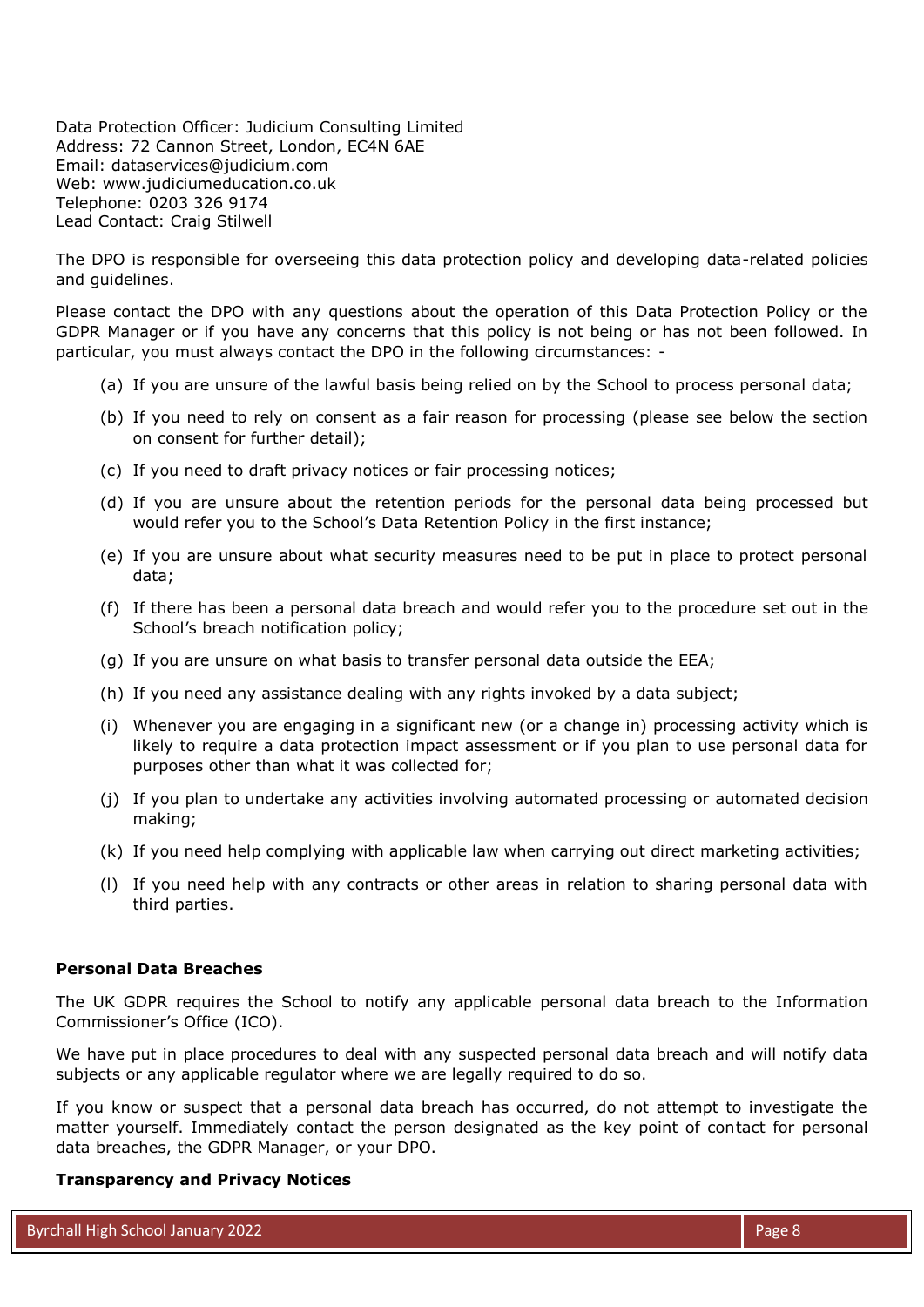The School will provide detailed, specific information to data subjects. This information will be provided through the School's privacy notices which are concise, transparent, intelligible, easily accessible and in clear and plain language so that a data subject can easily understand them. Privacy notices sets out information for data subjects about how the School use their data and the School's privacy notices are tailored to suit the data subject.

Whenever we collect personal data directly from data subjects, including for human resources or employment purposes, we will provide the data subject with all the information required by the UK GDPR including the identity of the data protection officer, the School's contact details, how and why we will use, process, disclose, protect and retain personal data.

When personal data is collected indirectly (for example from a third party or publically available source), we will provide the data subject with the above information as soon as possible after receiving the data. The School will also confirm whether that third party has collected and processed data in accordance with the UK GDPR.

Notifications shall be in accordance with ICO guidance and, where relevant, be written in a form understandable by those defined as "children" under the UK GDPR

# **Privacy by Design**

The School adopts a privacy by design approach to data protection to ensure that we adhere to data compliance and to implement technical and organisational measures in an effective manner.

Privacy by design is an approach that promotes privacy and data protection compliance from the start. To help us achieve this, the School takes into account the nature and purposes of the processing, any cost of implementation and any risks to rights and freedoms of data subjects when implementing data processes.

# **Data Protection Impact Assessments (DPIAs)**

In order to achieve a privacy by design approach, the School conduct DPIAs for any new technologies or programmes being used by the School which could affect the processing of personal data. In any event the School carries out DPIAs when required by the UK GDPR in the following circumstances: -

- For the use of new technologies (programs, systems or processes) or changing technologies;
- For the use of automated processing;
- For large scale processing of special category data;
- For large scale, systematic monitoring of a publicly accessible area (through the use of CCTV).

Our DPIAs contain: -

- A description of the processing, its purposes and any legitimate interests used;
- An assessment of the necessity and proportionality of the processing in relation to its purpose;
- An assessment of the risk to individuals; and
- The risk mitigation measures in place and demonstration of compliance.

### **Record Keeping**

The School are required to keep full and accurate records of our data processing activities. These records include: -

- The name and contact details of the School;
- The name and contact details of the Data Protection Officer;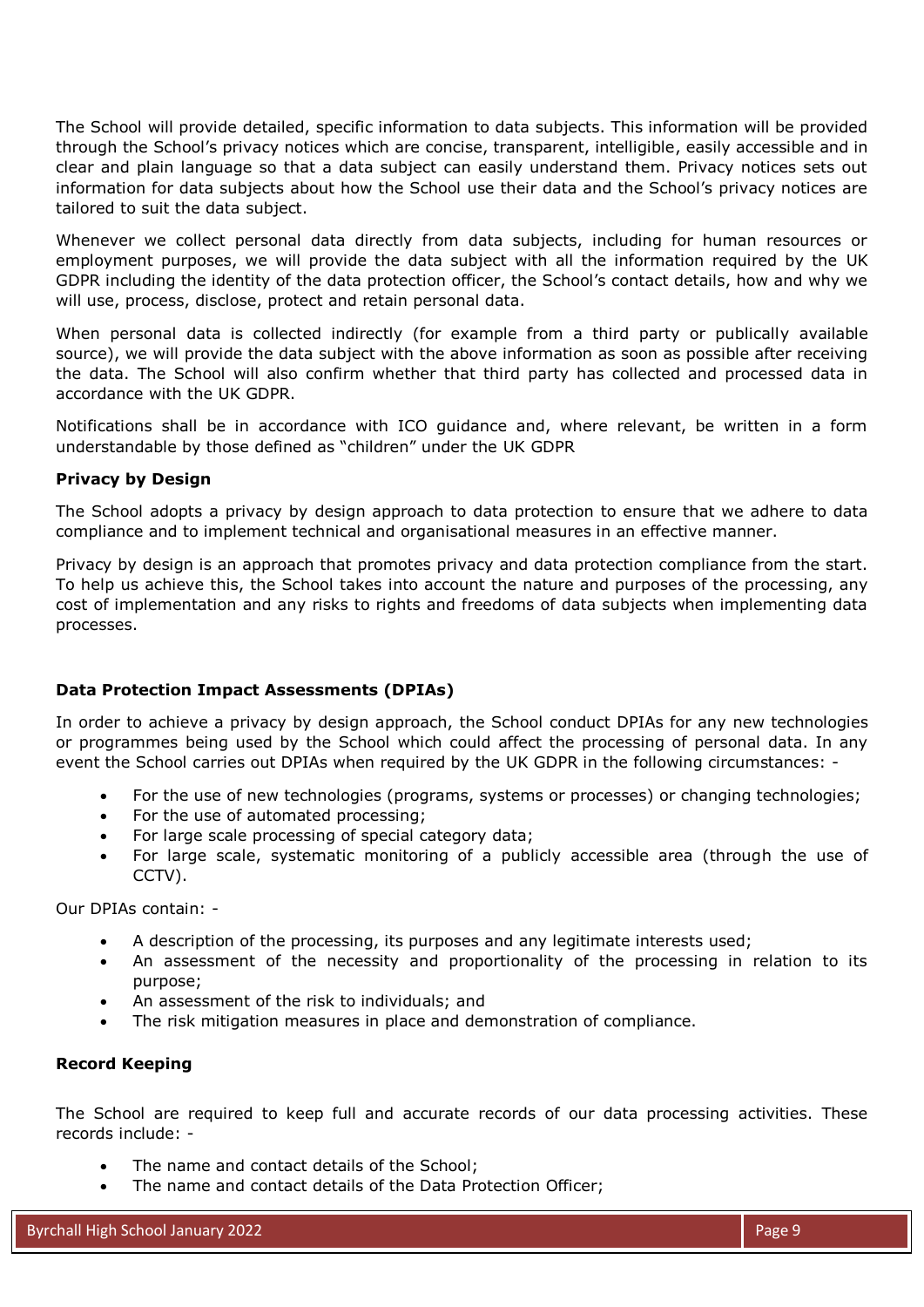- Descriptions of the types of personal data used;
- Description of the data subjects;
- Details of the School's processing activities and purposes;
- Details of any third party recipients of the personal data;
- Where personal data is stored;
- Retention periods; and
- Security measures in place.

### **Training**

The School will ensure all relevant personnel have undergone adequate training to enable them to comply with data privacy laws.

### **Audit**

The School through its data protection officer regularly test our data systems and processes in order to assess compliance. These are done through data audits which take place annually in order to review use of personal data.

# **Related Policies**

Staff should refer to the following policies that are related to this data protection policy: -

- Data retention policy;
- Data breach policy;
- Security policy.

These policies are also designed to protect personal data and can be found at www.byrchall.wigan.sch.uk.

# **Monitoring**

We will monitor the effectiveness of this and all of our policies and procedures and conduct a full review and update as appropriate.

Our monitoring and review will include looking at how our policies and procedures are working in practice to reduce the risks posed to the School.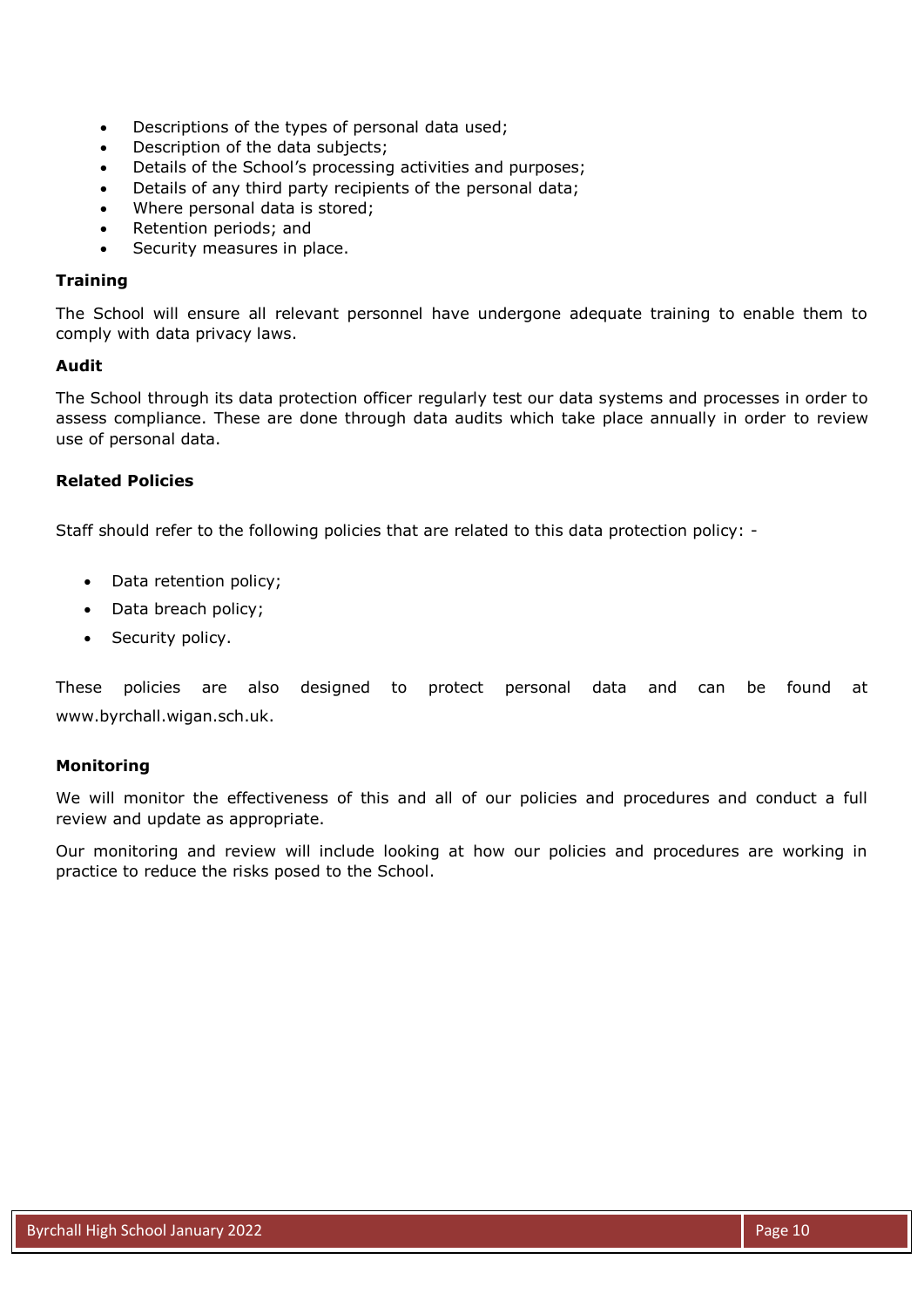# **Appendix 1 – Subject Access Requests**

Under Data Protection Law, Data Subjects have a general right to find out whether the School hold or process personal data about them, to access that data, and to be given supplementary information. This is known as the right of access, or the right to make a data subject access request (SAR). The purpose of the right is to enable the individual to be aware of, and verify, the lawfulness of the processing of personal data that the School are undertaking.

This appendix provides guidance for staff members on how data subject access requests should be handled, and for all individuals on how to make a SAR.

Failure to comply with the right of access under UK GDPR puts both staff and the School at potentially significant risk, and so the School takes compliance with this policy very seriously.

A Data Subject has the right to be informed by the School of the following: -

- (a) Confirmation that their data is being processed;
	- (b) Access to their personal data;
	- (c) A description of the information that is being processed;
	- (d) The purpose for which the information is being processed;
	- (e) The recipients/class of recipients to whom that information is or may be disclosed;
	- (f) Details of the School's sources of information obtained;
	- (g) In relation to any Personal Data processed for the purposes of evaluating matters in relation to the Data Subject that has constituted or is likely to constitute the sole basis for any decision significantly affecting him or her, to be informed of the logic of the Data Controller's decision making. Such data may include, but is not limited to, performance at work, creditworthiness, reliability and conduct; and
	- (h) Other supplementary information.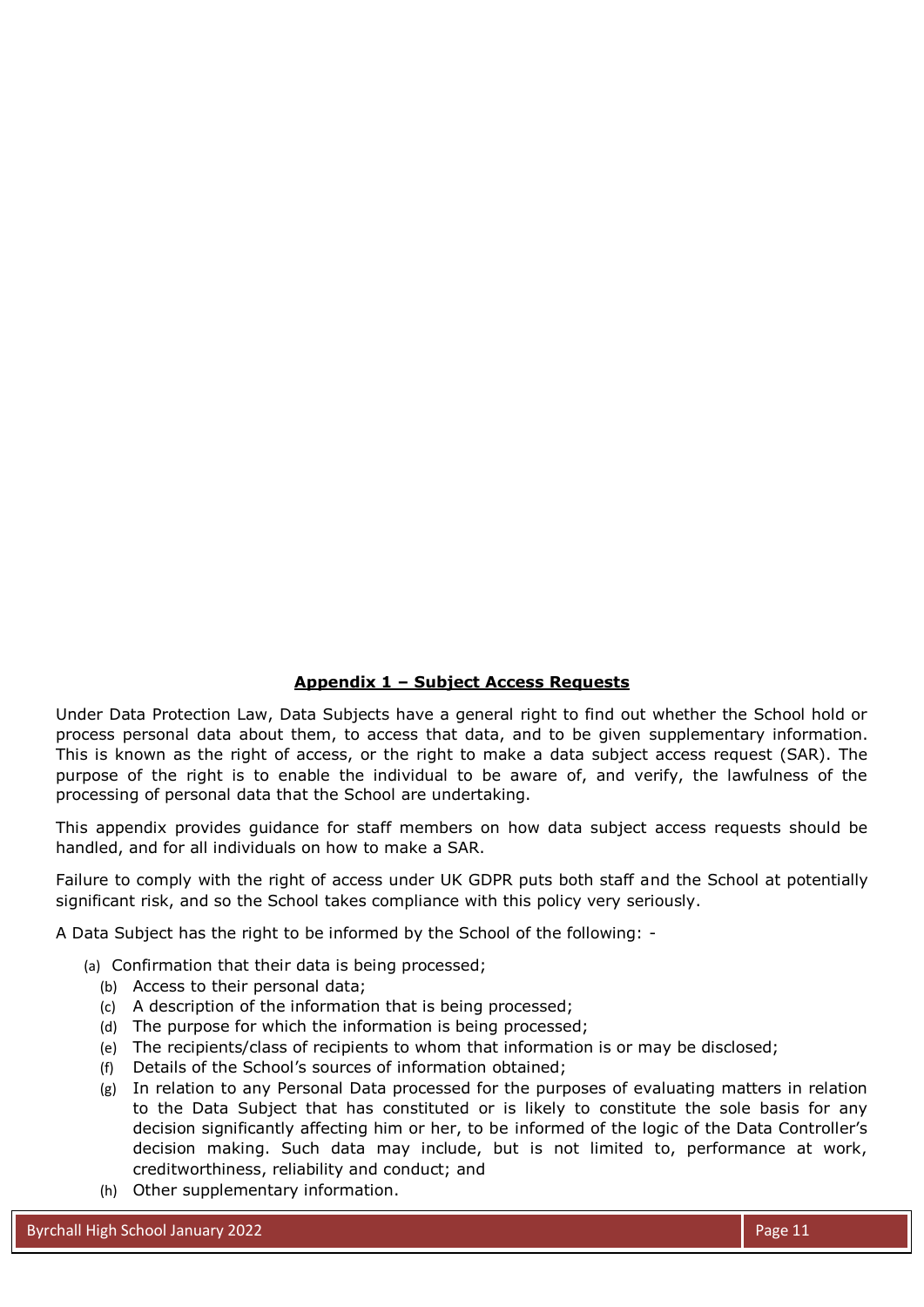### **How to recognise a subject access request**

A data subject access request is a request from an individual (or from someone acting with the authority of an individual, e.g. a solicitor or a parent making a request in relation to information relating to their child):

- for confirmation as to whether the School process personal data about him or her and, if so
- for access to that personal data
- and/or certain other supplementary information

A valid SAR can be both in writing (by letter, email, WhatsApp text) or verbally (e.g. during a telephone conversation). The request may refer to the UK GDPR and/or to 'data protection' and/or to 'personal data' but does not need to do so in order to be a valid request. For example, a letter which states 'please provide me with a copy of information that the School hold about me' will be a data subject access request and should be treated as such.

A data subject is generally only entitled to access their own personal data, and not information relating to other people.

### **How to make a data subject access request**

Whilst there is no requirement to do so, we encourage any individuals who wish to make such a request to make the request in writing, detailing exactly the personal data being requested. This allows the School to easily recognise that you wish to make a data subject access request and the nature of your request. If the request is unclear/ vague we may be required to clarify the scope of the request which may in turn delay the start of the time period for dealing with the request.

### **What to do when you receive a data subject access request**

All data subject access requests should be immediately directed to the GDPR Manager who should contact Judicium as DPO in order to assist with the request and what is required. There are limited timescales within which the School must respond to a request and any delay could result in failing to meet those timescales, which could lead to enforcement action by the Information Commissioner's Office (ICO) and/or legal action by the affected individual without delay and failure to do so may result in disciplinary action taken.

### **Acknowledging the request**

When receiving a SAR the School shall acknowledge the request as soon as possible and inform the requester about the statutory deadline (of one calendar month) to respond to the request.

In addition to acknowledging the request, the School may ask for:

- proof of ID (if needed);
- further clarification about the requested information;
- if it is not clear where the information shall be sent, the School must clarify what address/email address to use when sending the requested information; and/or
- consent (if requesting third party data).

The School should work with their DPO in order to create the acknowledgment.

### **Verifying the identity of a requester or requesting clarification of the request**

Before responding to a SAR, the School will take reasonable steps to verify the identity of the person making the request. In the case of current employees, this will usually be straightforward. The School is entitled to request additional information from a requester in order to verify whether the requester is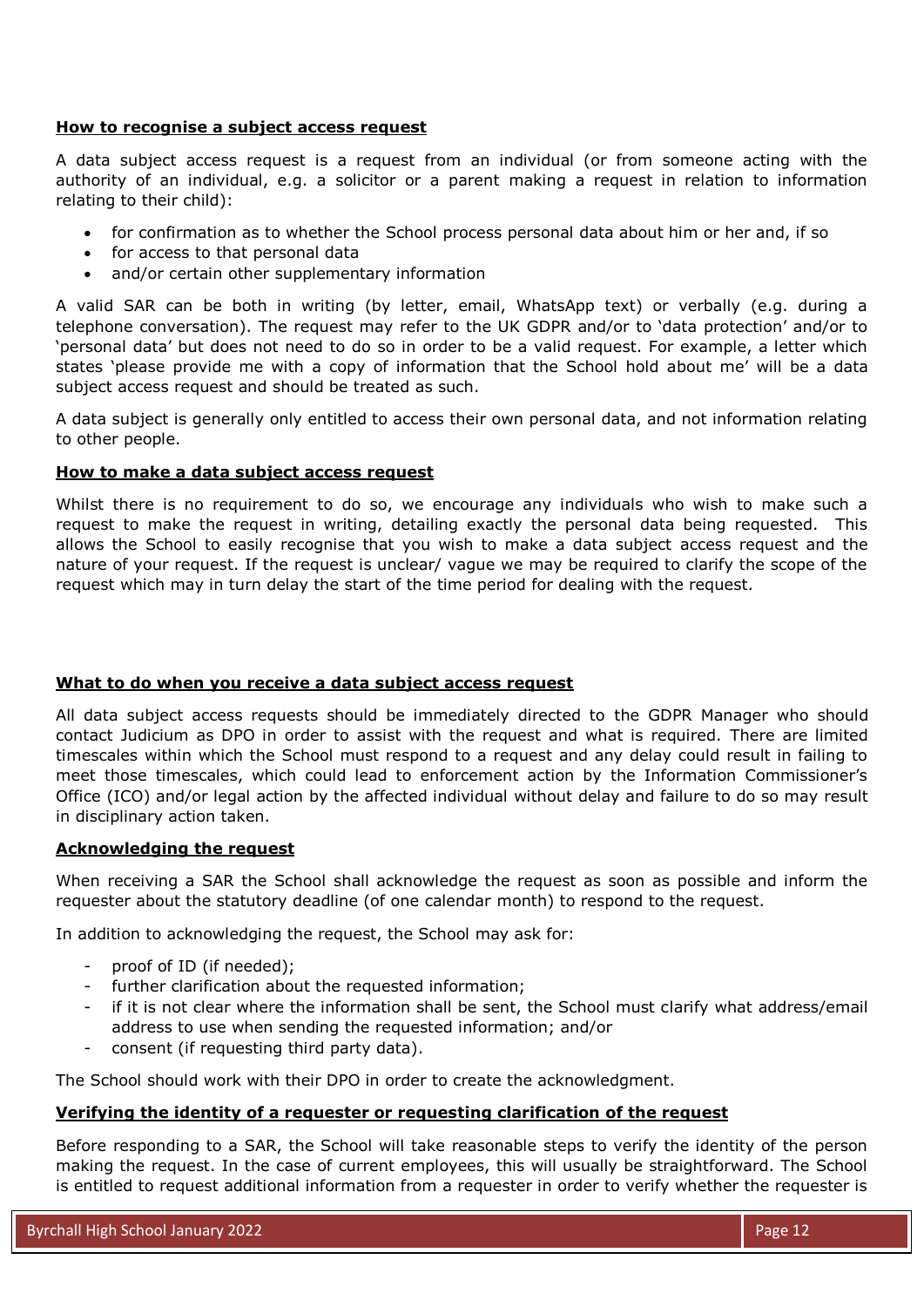in fact who they say they are. Where the School has reasonable doubts as to the identity of the individual making the request, evidence of identity may be established by production of a passport, driving license, a recent utility bill with current address, birth/marriage certificate, credit card or a mortgage statement.

If an individual is requesting a large amount of data the School may ask the requester for more information for the purpose of clarifying the request, but the requester shall never be asked why the request has been made. The School shall let the requestor know as soon as possible where more information is needed before responding to the request.

In both cases, the period of responding begins when the additional information has been received. If the School do not receive this information, they will be unable to comply with the request.

### **Requests made by third parties or on behalf of children**

The school need to be satisfied that the third party making the request is entitled to act on behalf of the individual, but it is the third party's responsibility to provide evidence of this entitlement. This might be a written authority to make the request or it might be a more general power of attorney. The School may also require proof of identity in certain circumstances.

If the School is in any doubt or has any concerns as to providing the personal data of the data subject to the third party, then it should provide the information requested directly to the data subject. It is then a matter for the data subject to decide whether to share this information with any third party.

When requests are made on behalf of children, it is important to note that even if a child is too young to understand the implications of subject access rights, it is still the right of the child, rather than of anyone else such as a parent or guardian, to have access to the child's personal data. Before responding to a SAR for information held about a child, the School should consider whether the child is mature enough to understand their rights. If the school is confident that the child can understand their rights, then the School should usually respond directly to the child or seek their consent before releasing their information.

It shall be assessed if the child is able to understand (in broad terms) what it means to make a subject access request and how to interpret the information they receive as a result of doing so. When considering borderline cases, it should be taken into account, among other things:

- the child's level of maturity and their ability to make decisions like this;
- the nature of the personal data;
- any court orders relating to parental access or responsibility that may apply;
- any duty of confidence owed to the child or young person;
- any consequences of allowing those with parental responsibility access to the child's or young person's information. This is particularly important if there have been allegations of abuse or ill treatment;
- any detriment to the child or young person if individuals with parental responsibility cannot access this information; and
- any views the child or young person has on whether their parents should have access to information about them.

Generally, a person aged 12 years or over is presumed to be of sufficient age and maturity to be able to exercise their right of access, unless the contrary is shown. In relation to a child 12 years of age or older, then provided that the School is confident that they understand their rights, and there is no reason to believe that the child does not have the capacity to make a request on their own behalf, the School will require the written authorisation of the child before responding to the requester, or provide the personal data directly to the child.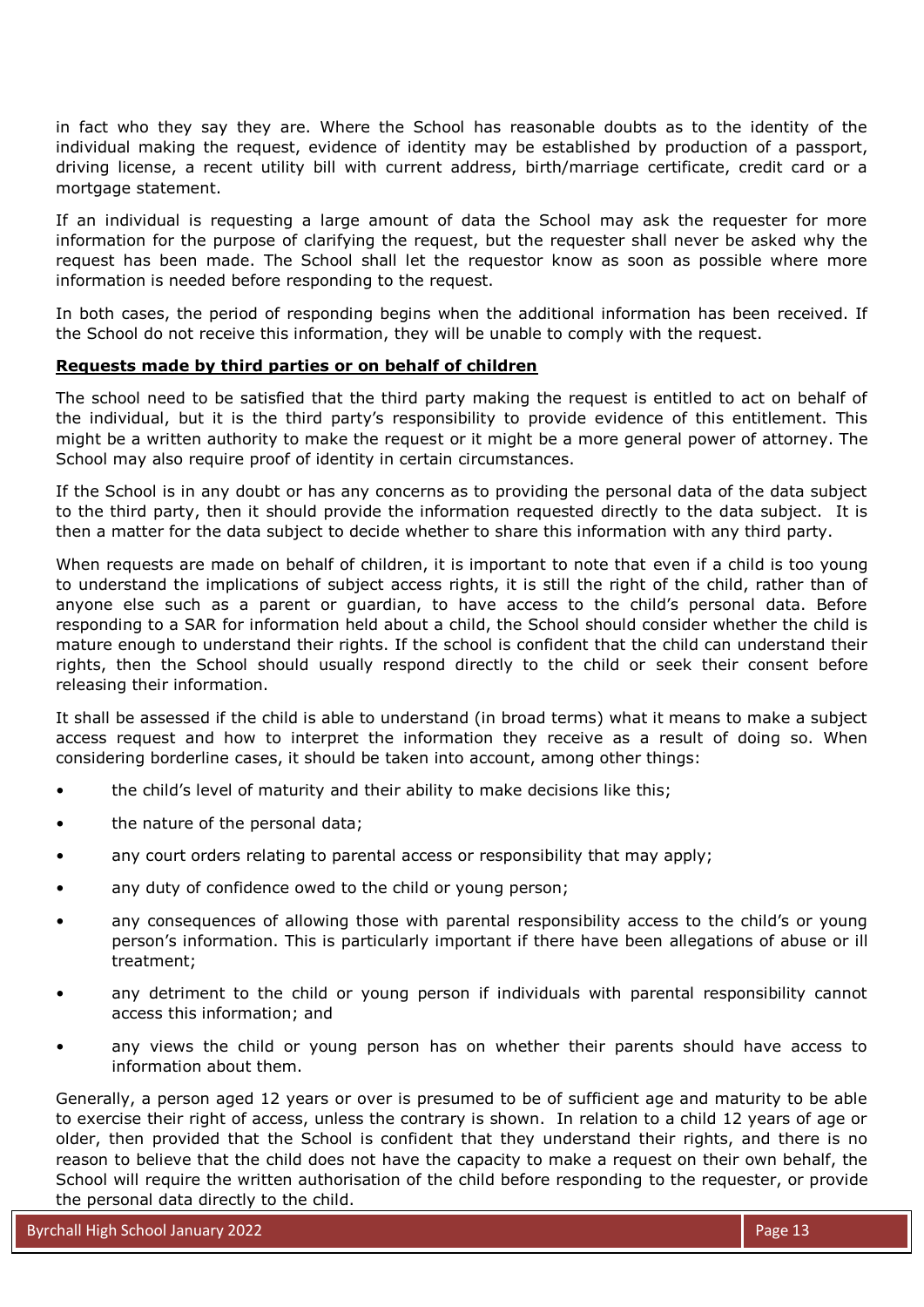The School may also refuse to provide information to parents if there are consequences of allowing access to the child's information – for example if it is likely to cause detriment to the child.

### **Fee for responding to a SAR**

The School will usually deal with a SAR free of charge. Where a request is considered to be manifestly unfounded or excessive a fee to cover administrative costs may be requested. If a request is considered to be manifestly unfounded or unreasonable the School will inform the requester why this is considered to be the case and that the School will charge a fee for complying with the request.

A fee may also be requested in relation to repeat requests for copies of the same information. In these circumstances a reasonable fee will be charged taking into account the administrative costs of providing the information.

If a fee is requested, the period of responding begins when the fee has been received.

### **Time Period for Responding to a SAR**

The School has one calendar month to respond to a SAR. This will run from the day that the request was received or from the day when any additional identification or other information requested is received, or payment of any required fee has been received.

The circumstances where the School is in any reasonable doubt as to the identity of the requester, this period will not commence unless and until sufficient information has been provided by the requester as to their identity, and in the case of a third party requester, the written authorisation of the data subject has been received.

The period for response may be extended by a further two calendar months in relation to complex requests. What constitutes a complex request will depend on the particular nature of the request. The DPO must always be consulted in determining whether a request is sufficiently complex as to extend the response period.

Where a request is considered to be sufficiently complex as to require an extension of the period for response, the School will need to notify the requester within one calendar month of receiving the request, together with reasons as to why this extension is considered necessary.

# **School closure periods**

Requests received during or just before school closure periods may not be able to be responded to within the one calendar month response period. This is because the School will be closed. As a result, it is unlikely that your request will be able to be dealt with during this time. We may not be able to acknowledge your request during this time (i.e. until a time when we receive the request), however, if we can acknowledge the request we may still not be able to deal with it until the School re-opens. The School will endeavour to comply with requests as soon as possible and will keep in communication with you as far as possible. If your request is urgent, please provide your request during term times and not during/close to closure periods.

### **Information to be provided in response to a request**

The individual is entitled to receive access to the personal data we process about him or her and the following information:

- the purpose for which we process the data;
- the recipients or categories of recipient to whom the personal data has been or will be disclosed, in particular where those recipients are in third countries or international organisations;
- where possible, the period for which it is envisaged the personal data will be stored, or, if not possible, the criteria used to determine that period;
- the fact that the individual has the right: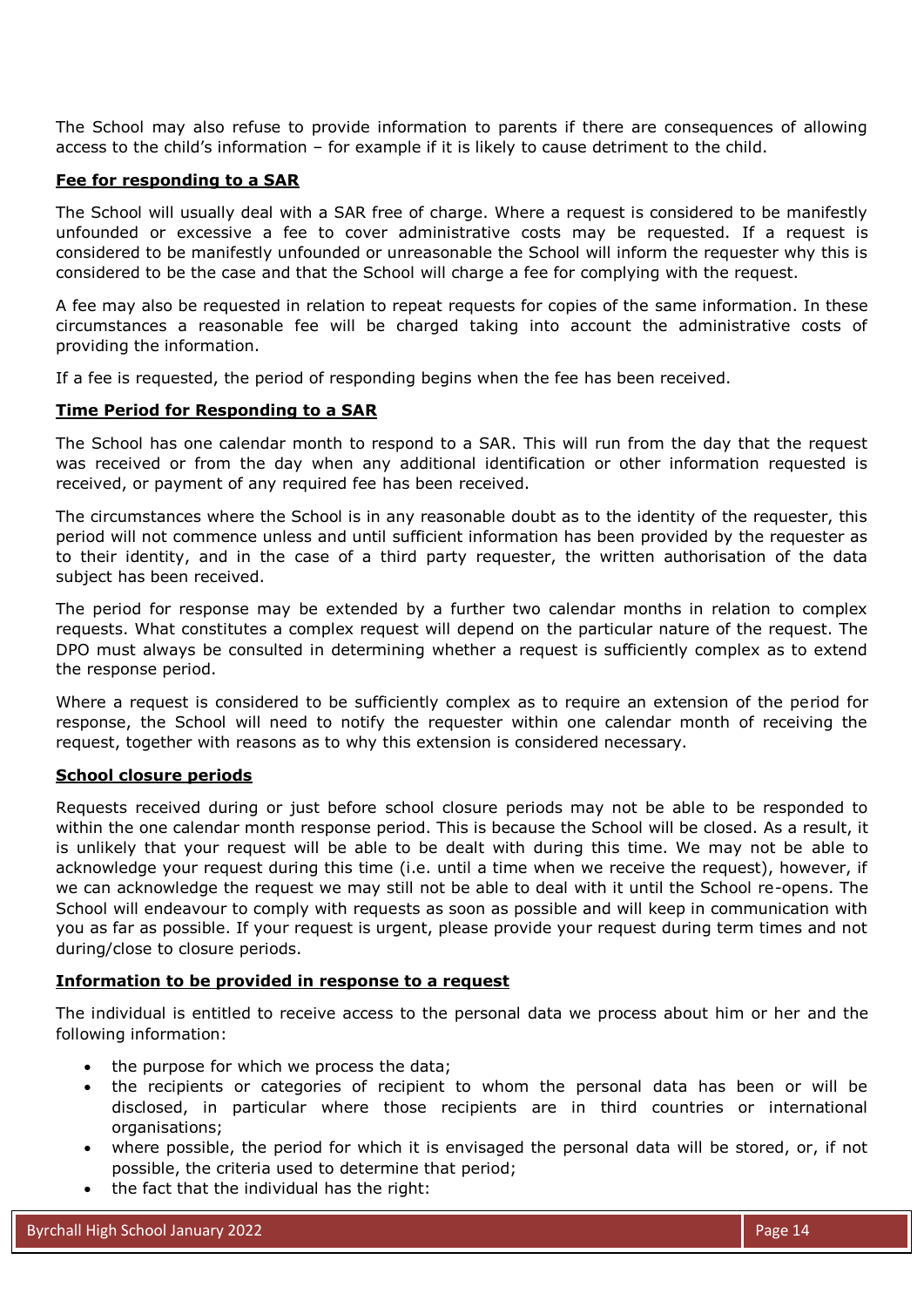- $\circ$  to request that the Company rectifies, erases or restricts the processing of his personal data; or
- o to object to its processing;
- $\circ$  to lodge a complaint with the ICO;
- $\circ$  where the personal data has not been collected from the individual, any information available regarding the source of the data;
- $\circ$  any automated decision we have taken about him or her together with meaningful information about the logic involved, as well as the significance and the envisaged consequences of such processing for him or her.

The information should be provided in a way that is concise, transparent, easy to understand and easy to access using clear and plain language, with any technical terms, abbreviations or codes explained. The response shall be given in writing if the SAR was made in writing in a commonly-used electronic format.

The information that the School are required to supply in response to a SAR must be supplied by reference to the data in question at the time the request was received. However, as the School have one month in which to respond the School is allowed to take into account any amendment or deletion made to the personal data between the time the request is received and the time the personal data is supplied if such amendment or deletion would have been made regardless of the receipt of the SAR.

The School is therefore, allowed to carry out regular housekeeping activities even if this means deleting or amending personal data after the receipt of a SAR. The School is not allowed to amend or delete data to avoid supplying the data.

### **How to locate information**

The personal data the School need to provide in response to a data subject access request may be located in several of the electronic and manual filing systems. This is why it is important to identify at the outset the type of information requested so that the search can be focused.

Depending on the type of information requested, the School may need to search all or some of the following:

- electronic systems, e.g. databases, networked and non-networked computers, servers, customer records, human resources system, email data, back up data, CCTV;
- manual filing systems in which personal data is accessible according to specific criteria, e.g. chronologically ordered sets of manual records containing personal data;
- data systems held externally by our data processors;
- occupational health records;
- pensions data;
- share scheme information ;
- insurance benefit information.

The School should search these systems using the individual's name, employee number or other personal identifier as a search determinant.

# **Protection of third parties -exemptions to the right of subject access**

There are circumstances where information can be withheld pursuant to a SAR. These specific exemptions and requests should be considered on a case by case basis.

The School will consider whether it is possible to redact information so that this does not identify those third parties. If their data cannot be redacted (for example, after redaction it is still obvious who the data relates to) then the School do not have to disclose personal data to the extent that doing so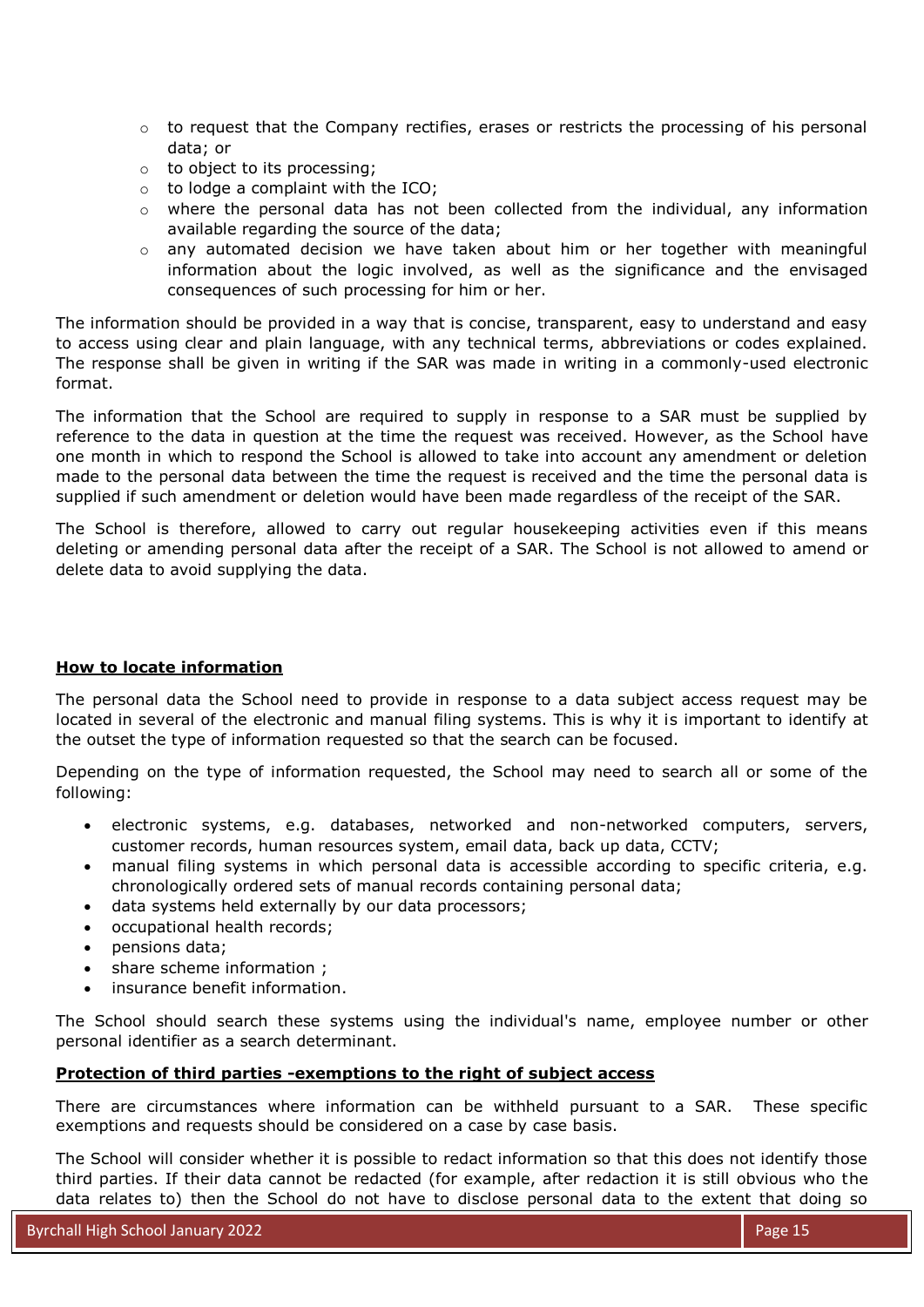would involve disclosing information relating to another individual (including information identifying the other individual as the source of information) who can be identified from the information unless:

- the other individual has consented to the disclosure; or
- it is reasonable to comply with the request without that individual's consent.

In determining whether it is reasonable to disclose the information without the individuals consent, all of the relevant circumstances will be taken into account, including:

- the type of information that they would disclose;
- any duty of confidentiality they owe to the other individual;
- any steps taken to seek consent from the other individual;
- whether the other individual is capable of giving consent; and
- any express refusal of consent by the other individual.

It needs to be decided whether it is appropriate to disclose the information in each case. This decision will involve balancing the data subject's right of access against the other individual's rights. If the other person consents to the school disclosing the information about them, then it would be unreasonable not to do so. However, if there is no such consent, the school must decide whether to disclose the information anyway. If there are any concerns in this regard then the DPO should be consulted.

### **Other exemptions to the right of subject access**

In certain circumstances the School may be exempt from providing some or all of the personal data requested. These exemptions are described below and should only be applied on a case-by-case basis after a careful consideration of all the facts.

Crime detection and prevention: The School do not have to disclose any personal data being processed for the purposes of preventing or detecting crime; apprehending or prosecuting offenders; or assessing or collecting any tax or duty.

Confidential references: The School do not have to disclose any confidential references given to third parties for the purpose of actual or prospective:

- education, training or employment of the individual;
- appointment of the individual to any office; or
- provision by the individual of any service

This exemption does not apply to confidential references that the School receive from third parties. However, in this situation, granting access to the reference may disclose the personal data of another individual (i.e. the person giving the reference), which means that the School must consider the rules regarding disclosure of third-party data set out above before disclosing the reference.

Legal professional privilege: The School do not have to disclose any personal data which are subject to legal professional privilege.

Management forecasting: The School do not have to disclose any personal data processed for the purposes of management forecasting or management planning to assist us in the conduct of any business or any other activity.

Negotiations: The School do not have to disclose any personal data consisting of records of intentions in relation to any negotiations with the individual where doing so would be likely to prejudice those negotiations.

### **Refusing to respond to a request**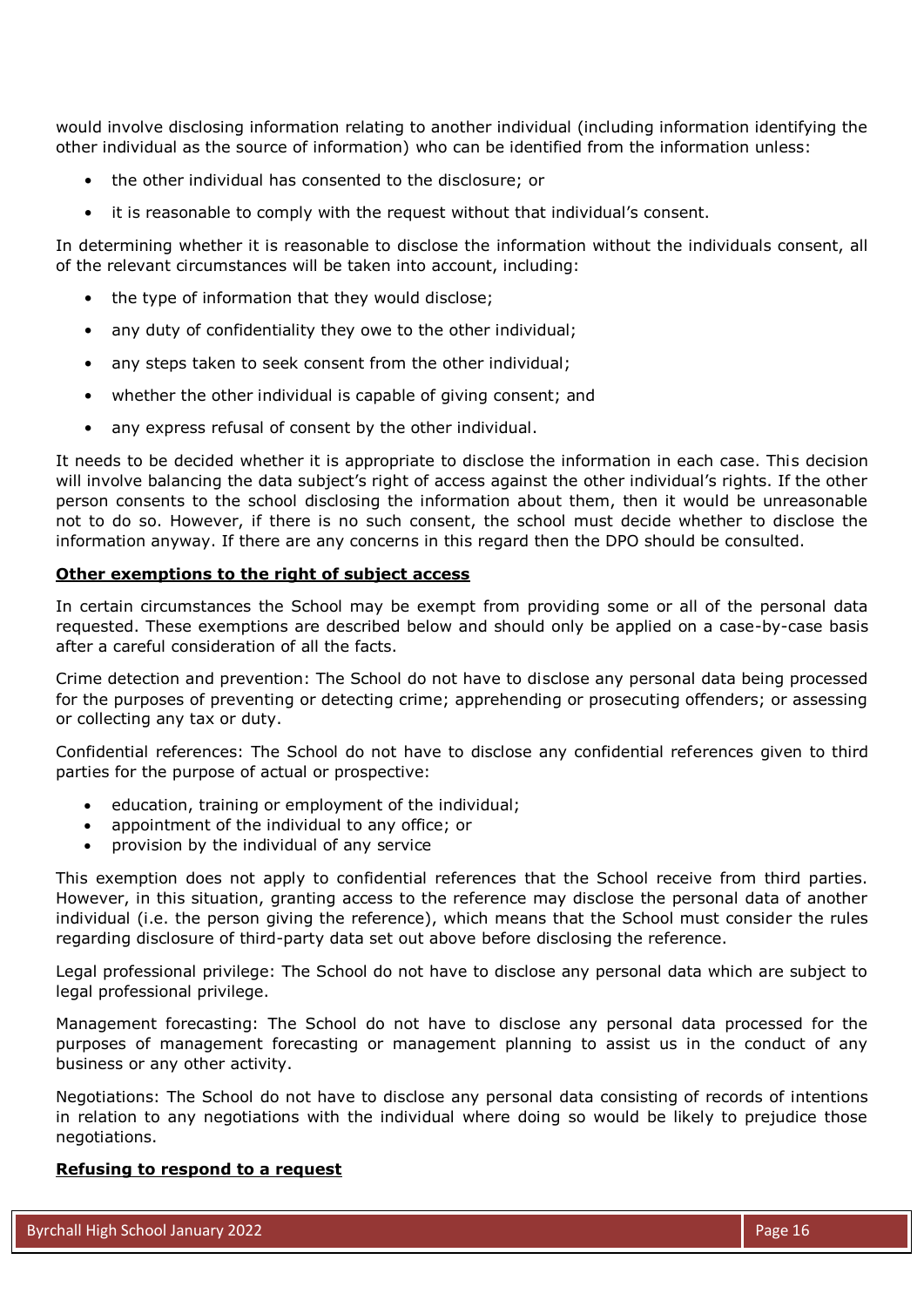The school can refuse to comply with a request if the request is manifestly unfounded or excessive*,*  taking into account whether the request is repetitive in nature.

If a request is found to be manifestly unfounded or excessive the school can:

- request a "reasonable fee" to deal with the request; or
- refuse to deal with the request.

In either case the school need to justify the decision and inform the requestor about the decision.

The reasonable fee should be based on the administrative costs of complying with the request. If deciding to charge a fee the school should contact the individual promptly and inform them. The school do not need to comply with the request until the fee has been received.

#### **Record keeping**

A record of all subject access requests shall be kept by the GDPR Manager The record shall include the date the SAR was received, the name of the requester, what data the School sent to the requester and the date of the response.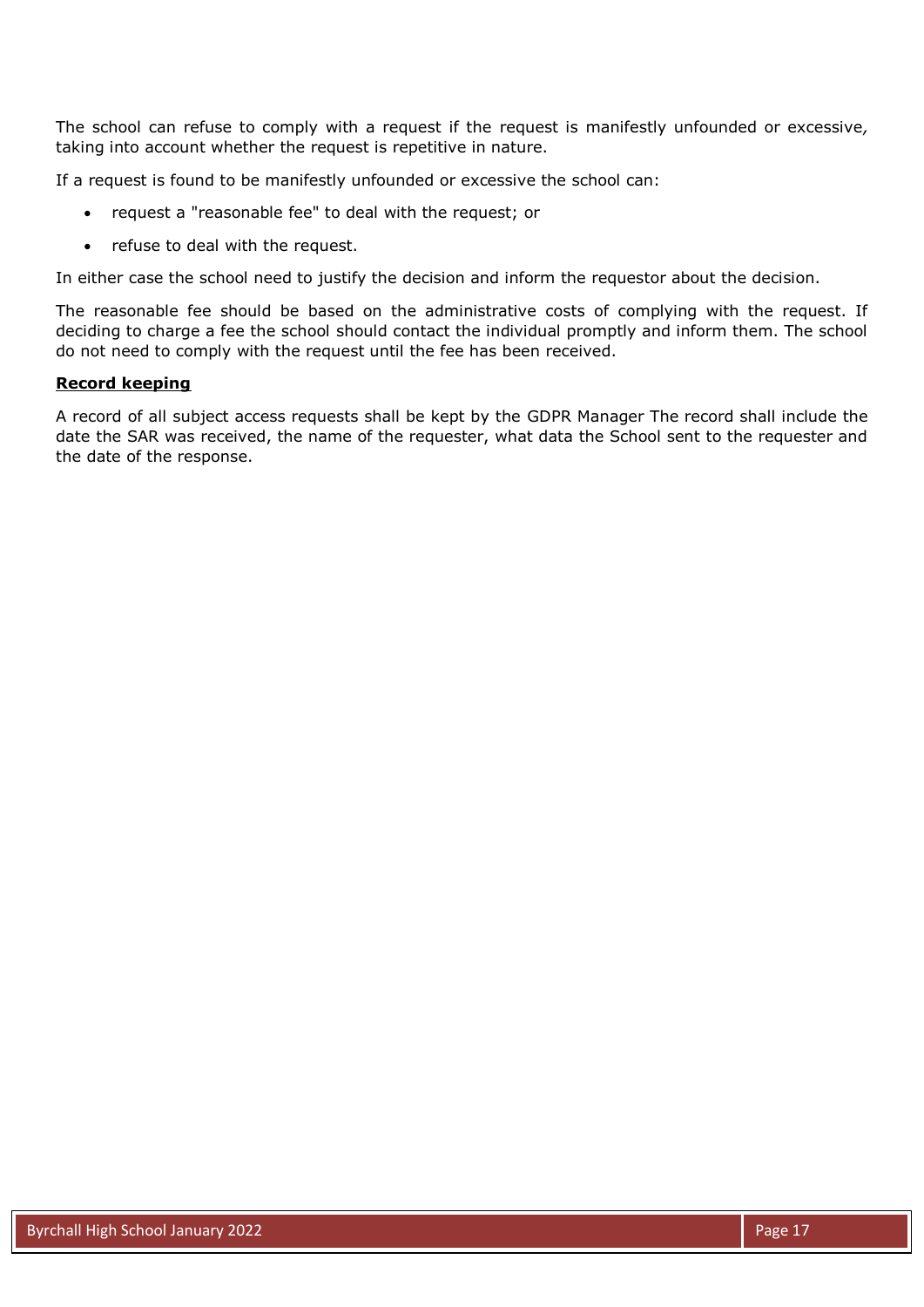### **Appendix 2 - Subject Access Request Form**

The Data Protection Act 2018 provides you, the data subject, with a right to receive a copy of the data/information we hold about you or to authorise someone to act on your behalf. Please complete this form if you wish to make a request for your data. Your request will normally be processed within one calendar month upon receipt of a fully completed form and proof of identity.

Proof of identity: We require proof of your identity before we can disclose personal data. Proof of your identity should include a copy of a document such as your birth certificate, passport, driving licence, official letter addressed to you at your address e.g. bank statement, recent utilities bill or council tax bill. The document should include your name, date of birth and current address. If you have changed your name, please supply relevant documents evidencing the change.

### **Section 1**

Please fill in the details of the data subject (i.e. the person whose data you are requesting). If you are not the data subject and you are applying on behalf of someone else, please fill in the details of the data subject below and not your own.

| Title                      |  |
|----------------------------|--|
| Surname/Family<br>Name     |  |
| First Name(s)/<br>Forename |  |
| Date of Birth              |  |
| Address                    |  |
| Post Code                  |  |
| Phone Number               |  |
| Email address              |  |

I am enclosing the following copies as proof of identity (please tick the relevant box):

- □ Birth certificate
- Driving licence
- Passport
- □ An official letter to my address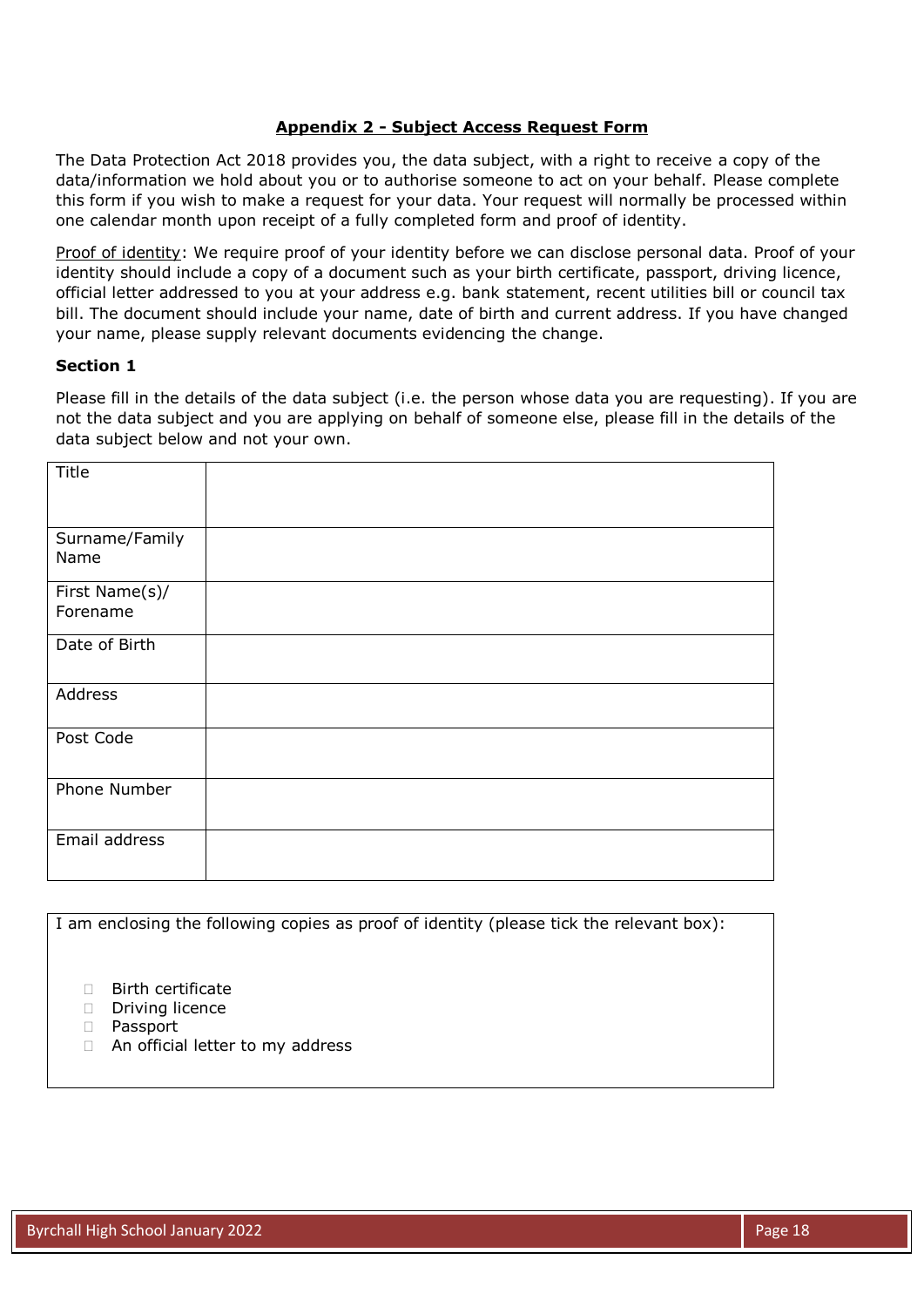# **Personal Information**

*If you only want to know what information is held in specific records, please indicate in the box below. Please tell us if you know in which capacity the information is being held, together with any names or dates you may have. If you do not know exact dates, please give the year(s) that you think may be relevant.* 

#### **Details:**

### **Employment records**:

If you are, or have been employed by the School and are seeking personal information in relation to your employment please provide details of your staff number, unit, team, dates of employment etc.

**Details:**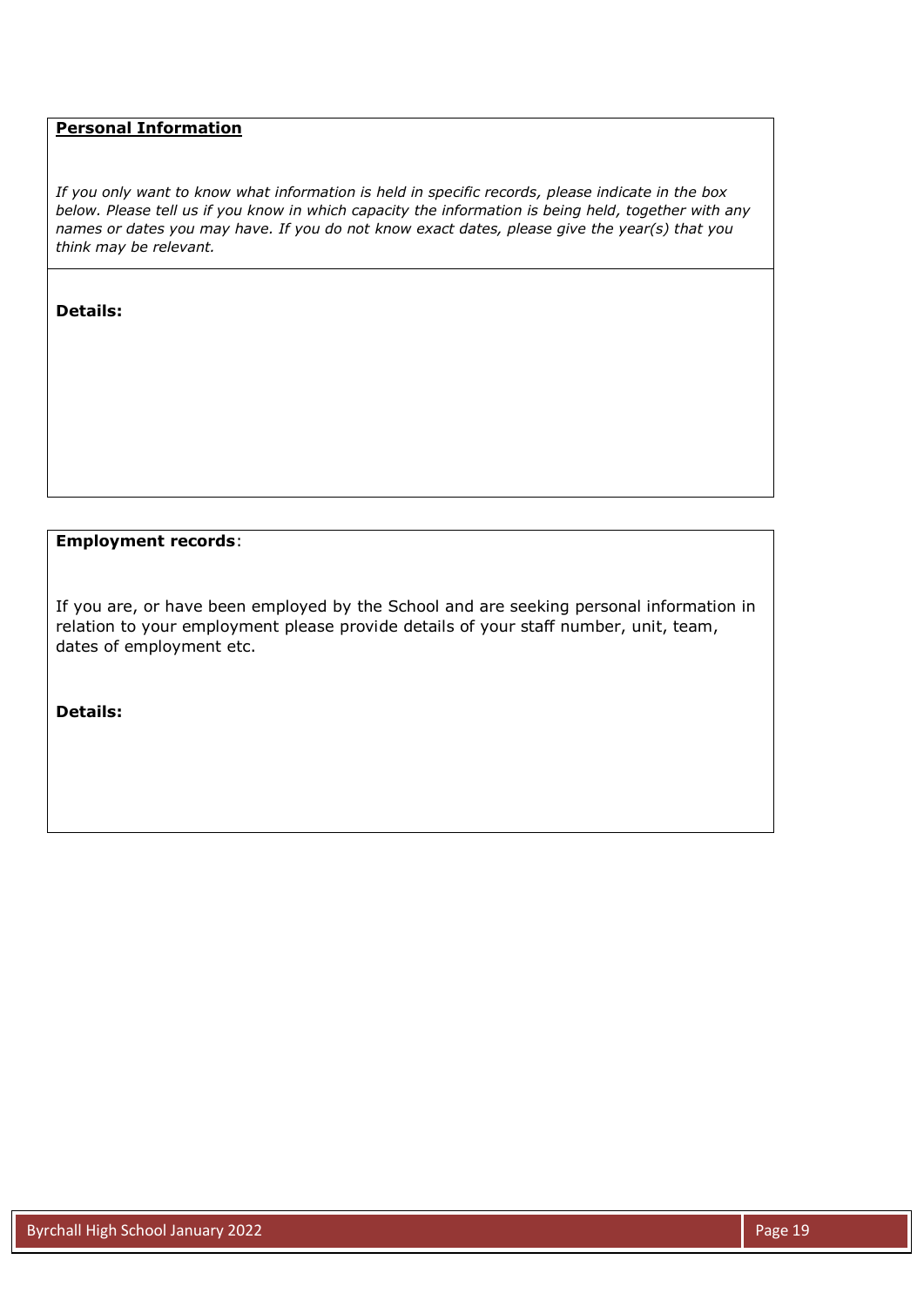# **Section 2**

Please complete this section of the form with your details if you are acting on behalf of someone else (i.e. the data subject).

If you are **NOT** the data subject, but an agent appointed on their behalf, you will need to provide evidence of your identity as well as that of the data subject and proof of your right to act on their behalf.

| Title               |  |
|---------------------|--|
|                     |  |
|                     |  |
| Surname/ Family     |  |
| Name                |  |
| First               |  |
| Name(s)/Forenames   |  |
| Date of Birth       |  |
|                     |  |
|                     |  |
| Address             |  |
|                     |  |
|                     |  |
| Post Code           |  |
|                     |  |
|                     |  |
| <b>Phone Number</b> |  |
|                     |  |
|                     |  |

I am enclosing the following copies as proof of identity (please tick the relevant box): **Birth certificate** Driving licence Passport □ An official letter to my address

**What is your relationship to the data subject?** (e.g. parent, carer, legal representative)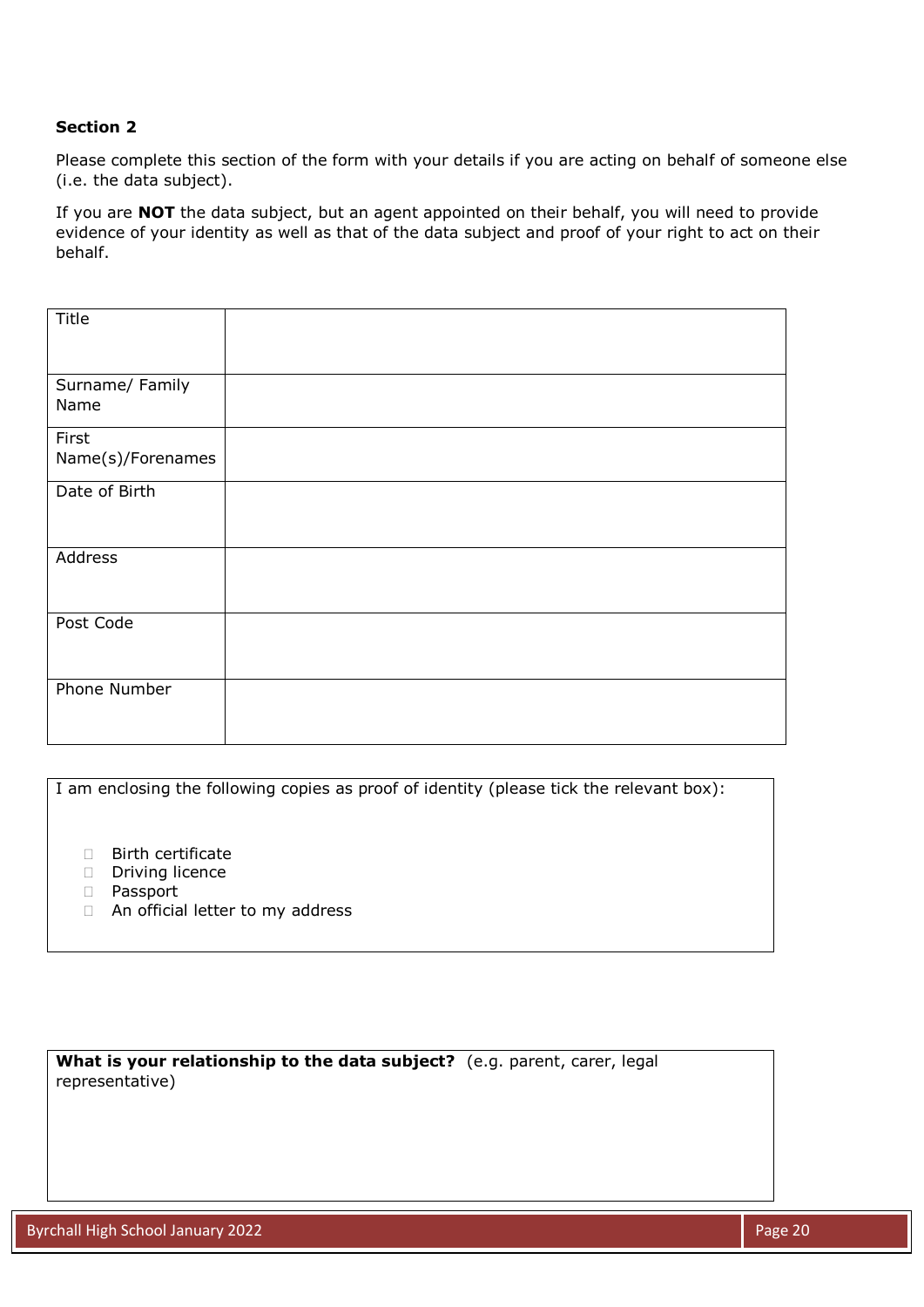I am enclosing the following copy as proof of legal authorisation to act on behalf of the data subject:

- D Letter of authority
- $\Box$  Lasting or Enduring Power of Attorney
- $\Box$  Evidence of parental responsibility
- Other (give details):

### **Section 3**

Please describe as detailed as possible what data you request access to (e.g. time period, categories of data, information relating to a specific case, paper records, electronic records).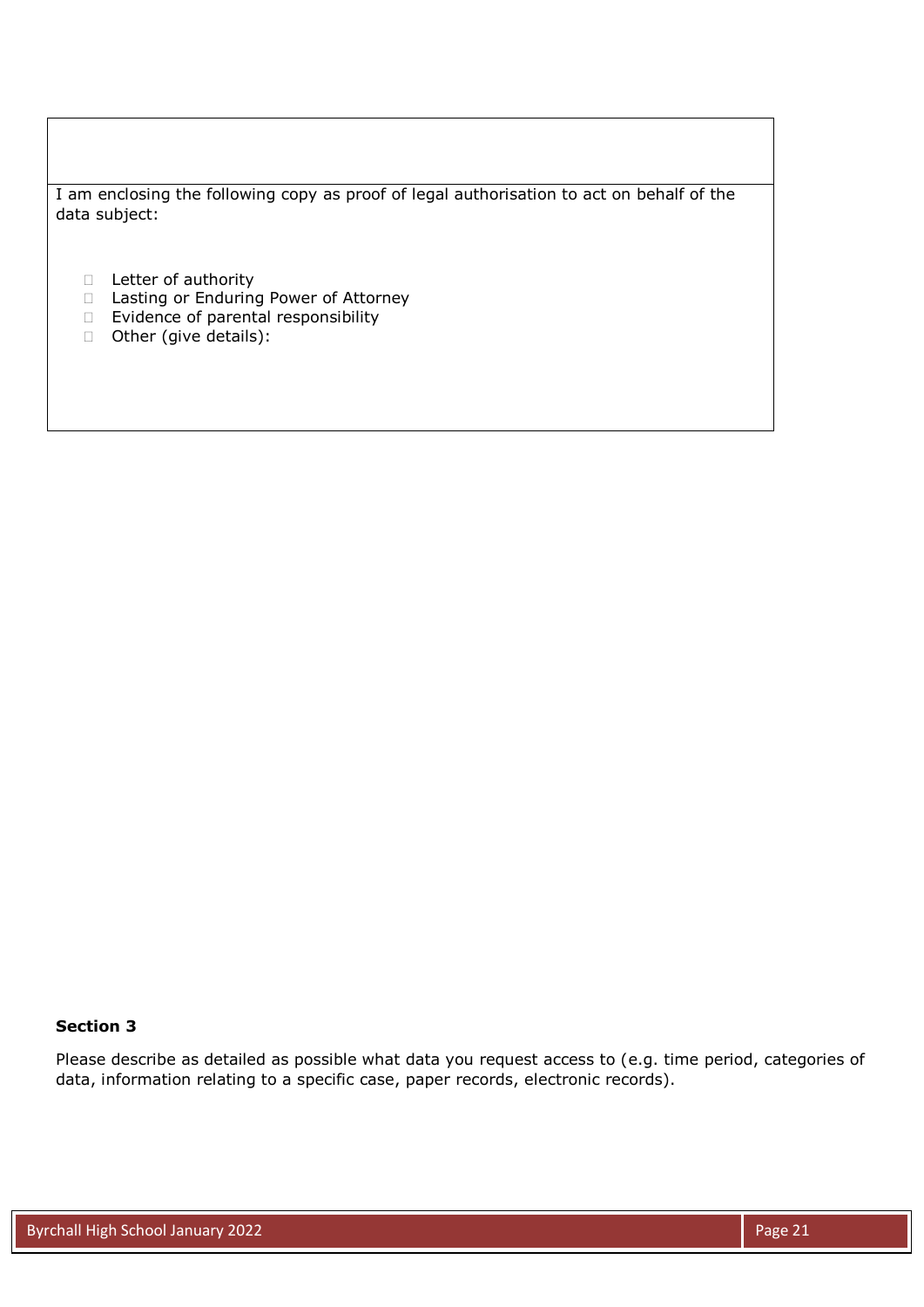I wish to:

- $\Box$  Receive the information by post\*
- □ Receive the information by email
- □ Collect the information in person
- □ View a copy of the information only